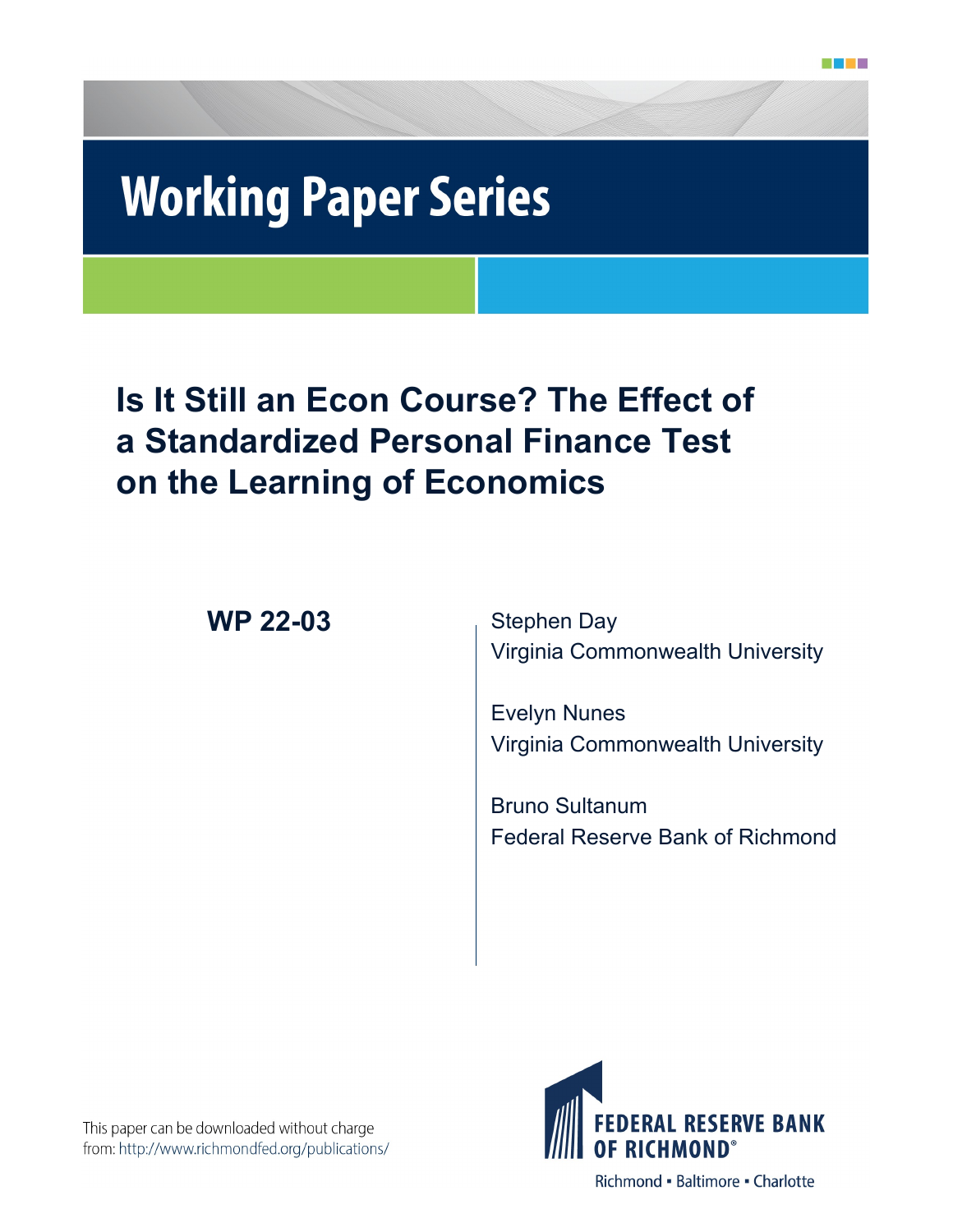# Is It Still an Econ Course? The Effect of a Standardized Personal Finance Test on the Learning of Economics

Stephen Day<sup>∗1</sup>, Evelyn Nunes<sup>2</sup> and Bruno Sultanum<sup>†3</sup>

<sup>1</sup>Center for Economic Education, Virginia Commonwealth University <sup>2</sup>Department of Economics, Virginia Commonwealth University <sup>3</sup>Federal Reserve Bank of Richmond

March 31, 2022

#### **Abstract**

We study the implications of mixing economics and personal finance standards in a high school course. Using administrative, survey, and testing data on college students, we find evidence that personal finance instruction crowds out economics instruction. We find that students who received more instruction in economics score almost 5% higher on an economics test. Furthermore, we estimate the effect of being assigned a certification test in personal finance as a part of this course. The effect of the certification test is not uniform across students. The test reduces the economics scores of students with an SAT score one standard deviation above the mean by 5 percentage points, but increases the scores of students with SAT scores one standard

<sup>∗</sup>Corresponding Author. Email: shday@vcu.edu

<sup>&</sup>lt;sup> $\dagger$ </sup>The views expressed here are those of the authors and not necessarily those of the Federal Reserve Bank of Richmond or the Federal Reserve System.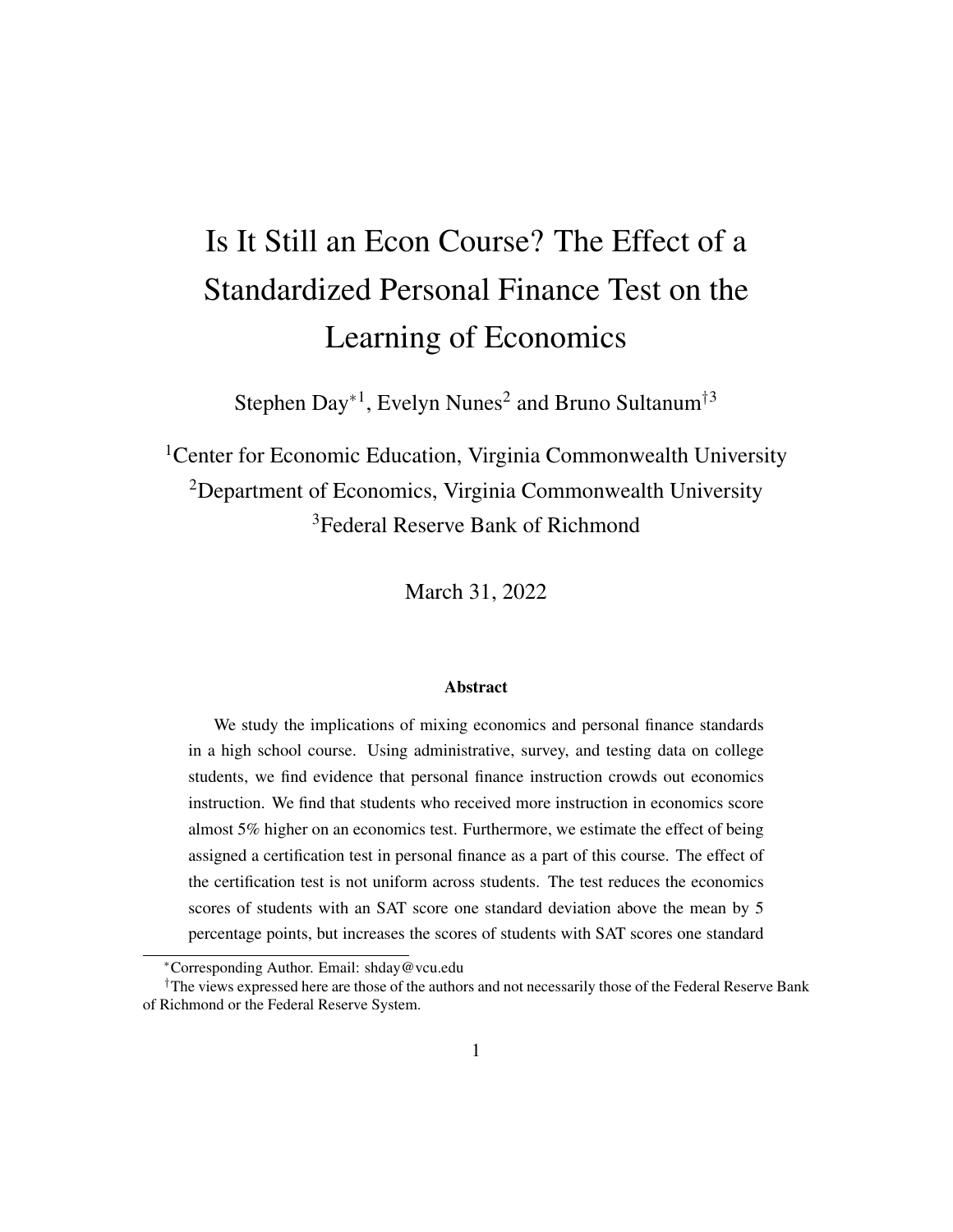deviation below the mean by 10 percentage points. Our results emphasize the potentially idiosyncratic effects of mixing economics with personal finance.

# 1 Introduction

High school students in the United States are increasingly likely to take a required course that includes instruction in both economics and personal finance. From 2018 to 2020, four more states in the United States required a personal finance course for graduation, according to the 2020 Survey of the States from the Council for Economic Education (2018; 2020), bringing the total number up to twenty-one, while twenty-five states required an economics course. Six states (Arizona, Georgia, Michigan, New Hampshire, New York, and North Dakota) reported mixing personal finance into their economics courses (CEE, 2020), while Arkansas, Florida, Idaho, New Mexico, North Carolina, Texas, and Virginia similarly mix the two subjects in their standards for economics courses. This list includes three of the top four most populous states in the United States. Therefore, a mandatory high school course featuring economics alongside personal finance is an increasingly common, though not a universal phenomenon.

Is mixing this content into one course good for student learning? The answer is not obvious. On the one hand, economics and personal finance knowledge seem intuitively to support one another. As the introduction to Virginia's Economics and Personal Finance course describes it, "Students need a strong, interdisciplinary foundation in economics and personal finance to function effectively as consumers, workers, savers, investors, entrepreneurs, and active citizens" (VDOE, 2019). On the other hand, several studies have shown that students learn economics better in a dedicated course (Walstad and Watts, 1985; Martin and Bender, 1985; Buckles and Freeman, 1984). These studies estimate the effects of infusing economics instruction into other course material. However, they did not investigate the interaction of economics and personal finance in a purpose-built mixed course.

We investigated the effect of personal finance instruction and assessment upon economics learning in a high school "Economics and Personal Finance" (EPF) course. Specifically, we investigate the effects of a high school EPF course on students' knowledge of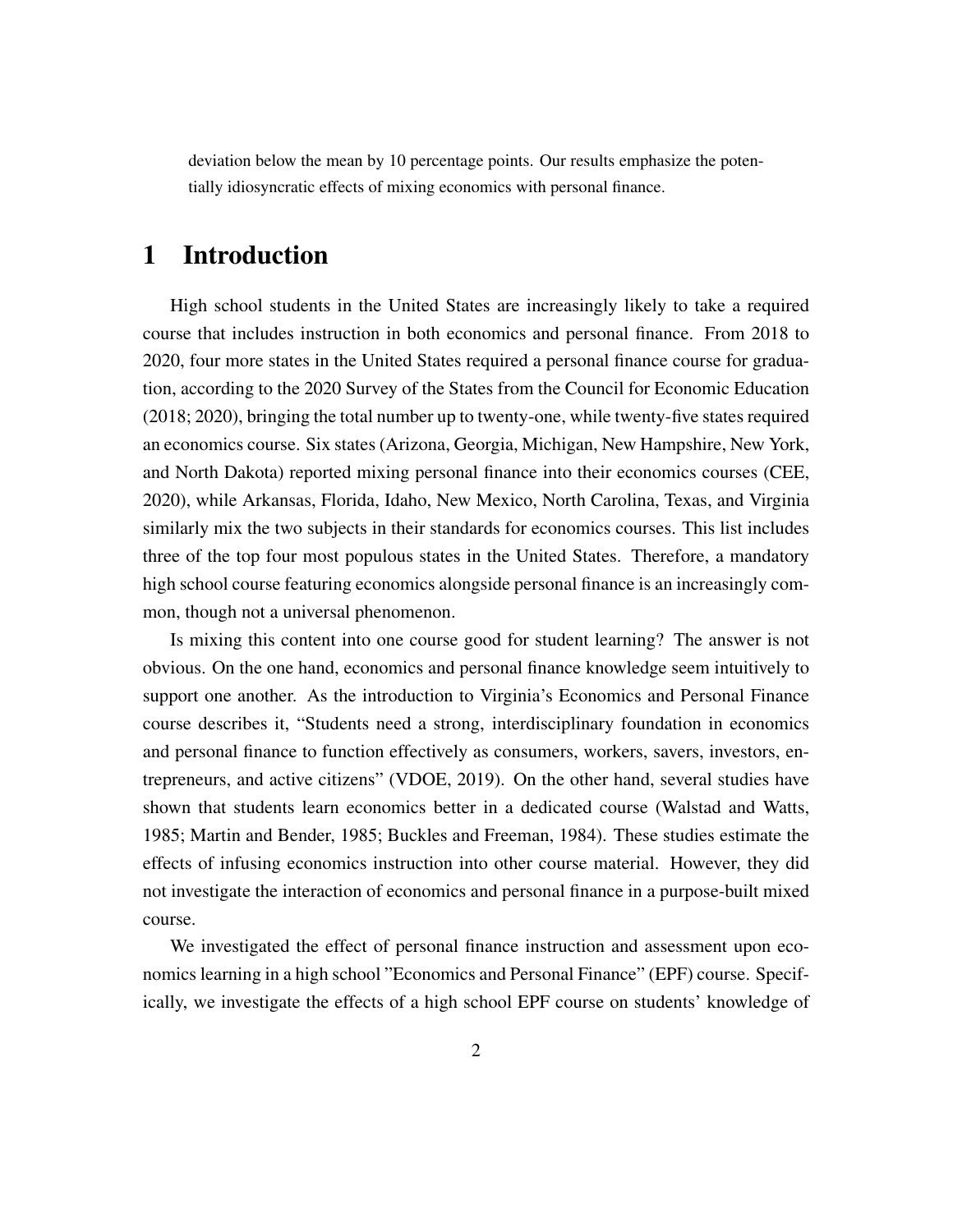economics by testing them at the beginning of a required college economics course, and also looked at the students' score in the economics course. We also analysed the differences between a course that focuses on personal finance versus one that emphasizes economics. We used data on student characteristics obtained from the university and then surveyed students about their experience in their EPF course in high school, including whether they were assigned a personal finance certification test. Students take this test based on an agreement between their school district and the W!se nonprofit, a personal finance advocacy organization. This quasi-random assignment limits selection bias in our sample. This data allowed us to identify the effects of various aspects of student experience in their EPF course and answer the following questions:

- 1. What is the effect of personal finance instruction on student learning of economics in a high school economics and personal finance course?
- 2. What is the effect of a standardized personal finance test on the learning of economics?

With the first question, our survey found that three quarters of students who took the EPF course reported that it was "mostly about personal finance." (If the courses had been taught exactly according to the state standards, no students should have selected this answer.) We found that students who reported receiving an entire semester of economics instruction in high school (as opposed to mostly learning personal finance) received higher grades on an economics test which was given on the first day of their college economics course. There was some evidence that learning high school economics from a teacher that had 40+ professional development hours in teaching economics had a positive effect on one's final grade in a college economics course.

For the second question, around three quarters of students who took an EPF course reported being assigned a standardized test in personal finance (an assignment decision made at the school district level). These simple results give some reason to believe that yes, personal finance instruction crowds out economics instruction. However, among those who were assigned a personal finance certification test, we also found that students with lower SAT scores actually improved their economics scores, while their higher SAT peers reduced their economics scores.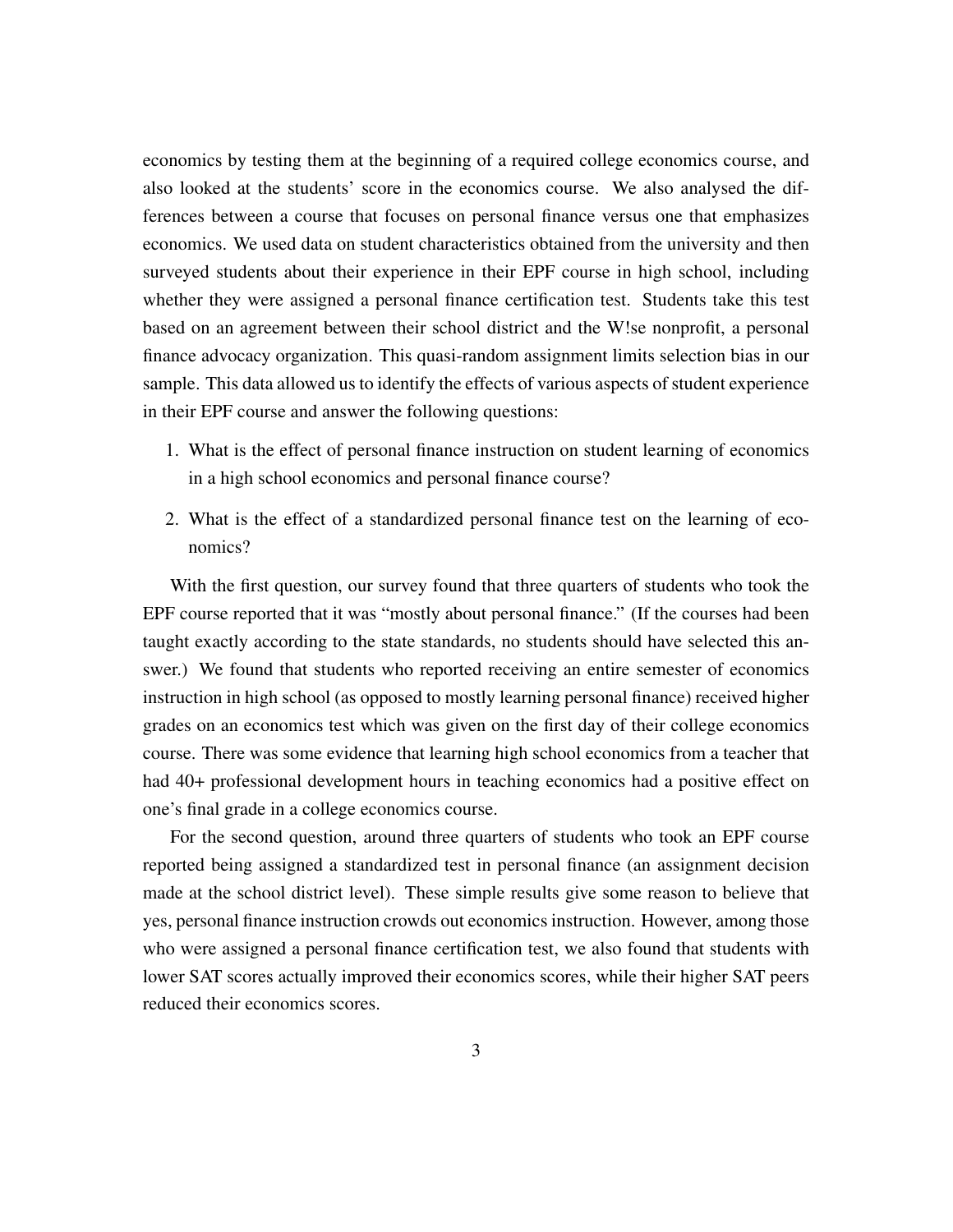We consider possible reasons for these idiosyncratic results that may inform educational policymaking, course design, and classroom instruction.

### 2 Literature Review

Researchers have long emphasized the importance of economic education for students (VanFossen, 2011), and studies of high school economics courses have tried to estimate the effect of high school economics instruction on college economics outcomes, an approach that we continue here.<sup>1</sup> Specifically, early studies by Reid (1983) and Palmer et al. (1979) cast doubt on the lasting value of high school economics instruction, while studies by Brasfield et al. (1993) and Lopus (1997) showed effects that last into and through college courses. A review of the literature in economic education led Watts (2005) to conclude that "a formal secondary course in economics is the safest way to improve students' knowledge of economics, but it is far from clear that one course in economics is enough to consider students economically literate."

Running contrary to the idea of a course solely devoted to economics, Morton (2006) suggested that economics can provide "a home" for personal finance education. Similarly, the Financial Literacy Education Commission's Commission (2006) inaugural national strategy document specifically recommended embedding personal finance instruction in an economics course if a standalone course is not possible. According to the Council for Economic Education's biannual Survey of the States (2018; 2020), the number of states that require personal finance content standards, or a high school personal finance course, or that at least require schools to offer a personal finance course has been slowly but steadily increasing since the first survey conducted in 1998. Sometimes, these requirements are a part of a course with economics standards. For example, in 2011 Virginia mandated a two-semester EPF course for students entering ninth grade, meaning that the vast majority of students in Virginia public colleges and universities should now have a background in these content areas. North Carolina passed a mandate for a similar course in 2019.

<sup>&</sup>lt;sup>1</sup>Note that both qualitative (Schug and Birkey, 1985; Suiter and Meszaros, 2005) and quantitative (Sosin et al., 1997) studies suggest that even K-12 students can develop economic reasoning and improved moneysense (Chizmar and Halinski, 1983), particularly when taught by teachers trained in such concepts.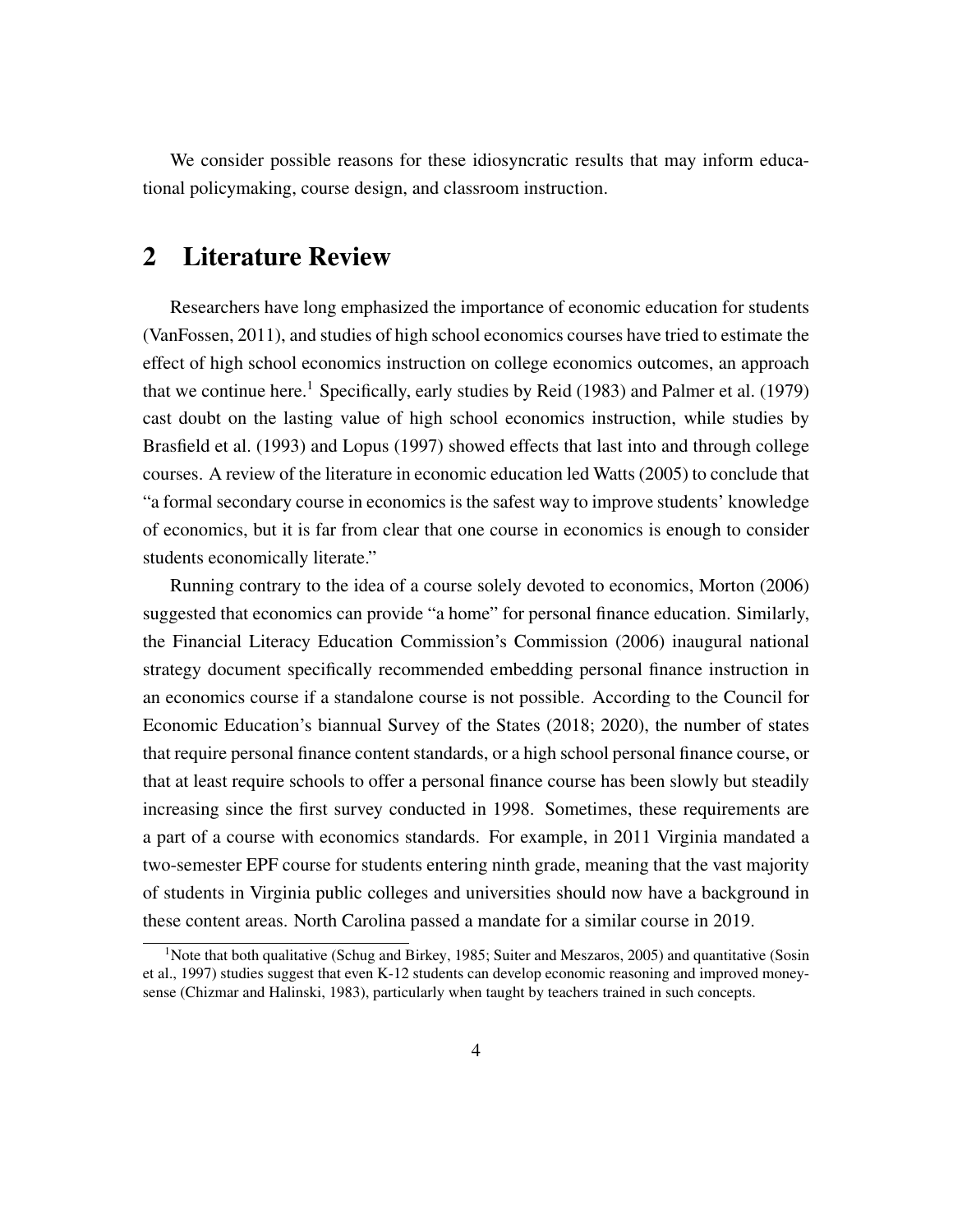Few studies have investigated the interplay of personal finance and economic education per se. Several studies analyzing either economics or personal finance education have mentioned the effects of one on the other in a more incidental fashion, with the two subjects tending to complement each other in a minor way (Walstad et al., 2010; Walstad and Buckles, 2008; Hill and Asarta, 2016). Swinton et al. (2007) found that the students of high school teachers who took a one-day professional development workshop in personal finance education scored slightly higher in economics end-of-course tests. Alternatively, Soper and Walstad (1988) found evidence that students taking a course in "consumer economics" learned less than students taking a dedicated economics course. While these studies may look at the efficacy of teaching economics via personal finance, they have not considered situations where personal finance and economics are supposed to share space in one course, which we emphasize here.

One way to investigate this interplay is by studying the effect of a national, standardized (though not state mandated) personal finance test in a shared economics and personal finance course. Such a test is administered by W!se, a national nonprofit that promotes personal finance education. This organization offers a financial literacy certification to students, which is a "credential awarded to students who pass the test. The credential demonstrates to colleges and employers that students have the knowledge and skills to be financially savvy" (W!se, 2020a). The impact of this test on classroom instruction is not trivial: the W!se website claims that 6 million instructional hours are dedicated each year to prepare for the test (W!se, 2020b). The organization administers its test to approximately 400 schools in Virginia alone (personal communication, July 2020) out of a total of 623. Based on other recent studies showing the potential efficacy of personal finance education, it is reasonable to assume that the score gains that students exhibit on the W!se test may correspond to real increases in classroom learning about personal finance (Kaiser and Menkhoff, 2017; Kaiser et al., 2020).

In this study, we explore the relationship of economics and personal finance in a twosemester high school course that has an equal number of standards, and, theoretically, equal classroom instructional time (one semester for economics and one for personal finance). By focusing on the effect of a standardized test on curriculum, we followed a rich literature and a mixed history. First, there is evidence that a standardized test can do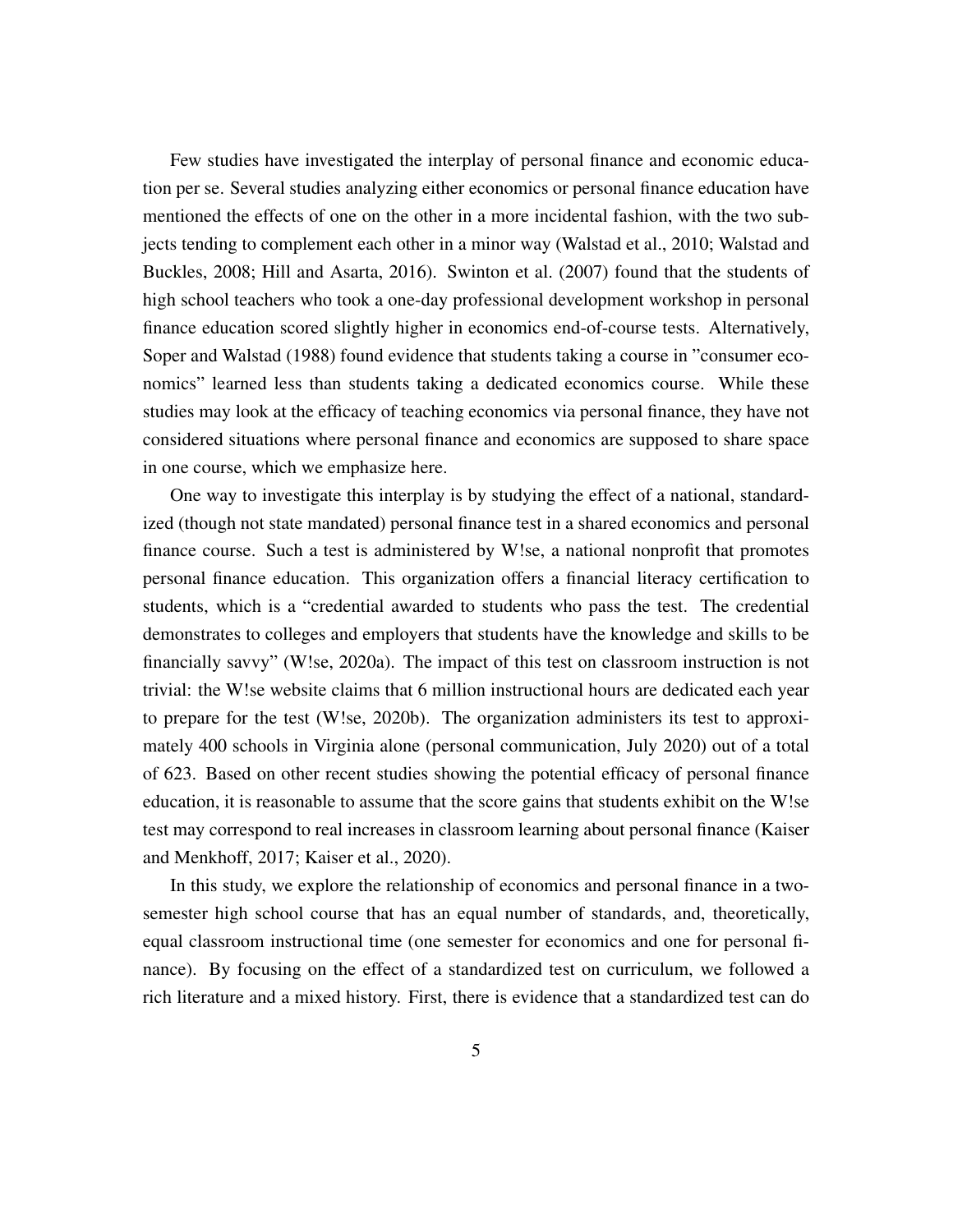exactly what it is designed to do: increase student knowledge in the targeted area. For example, there was rapid increase in math scores for both Black and Latino students in the first few years of the No Child Left Behind testing regime (Hansen et al., 2018).

However, standardized testing comes with trade-offs. Scholars have noted that with testing also comes "curriculum narrowing." This is when "teachers exclude from their lesson plans the material that is not tested in an attempt to maximize the learning opportunity for students on the content of the test" (King and Zucker, 2005). Hess and Brigham (2000) noted that standardized assessments "are not meant to suggest that only what is on the test is important, but many schools have interpreted them this way." Crocco and Costigan (2007) observed that this was an especially strong tendency in social studies classrooms where standardized testing was particularly prescribed and high-stakes. Data from the nationwide NAEP test showed that there was less attention was devoted to social studies instruction in areas where high-stakes testing was salient (Fitchett and Heafner, 2010; Heafner and Fitchett, 2012; Hansen et al., 2018). VanFossen (2005) demonstrated that a subject area can be marginalized under certain conditions, especially where standardized tests are high-stakes. The presence of a relatively high-stakes personal finance certification test in a classroom is likely to have a similar effect on classroom instruction as do other standardized tests.

Of course, such a test is not a part of all classrooms that include both economics and personal finance. But there is still reason to believe that personal finance might might play an outsize role in such a course. This is because of the crucial role of teachers in making curricular decisions (Thornton, 2005). Teachers may find that economics content is difficult to learn how to teach. Several studies have shown that a teacher must take three or four economics courses before the added knowledge turns up in student test scores (Allgood and Walstad, 1999; Walstad and Watts, 2015). Additionally, teachers may be more compelled by the apparent practical benefits of personal finance content.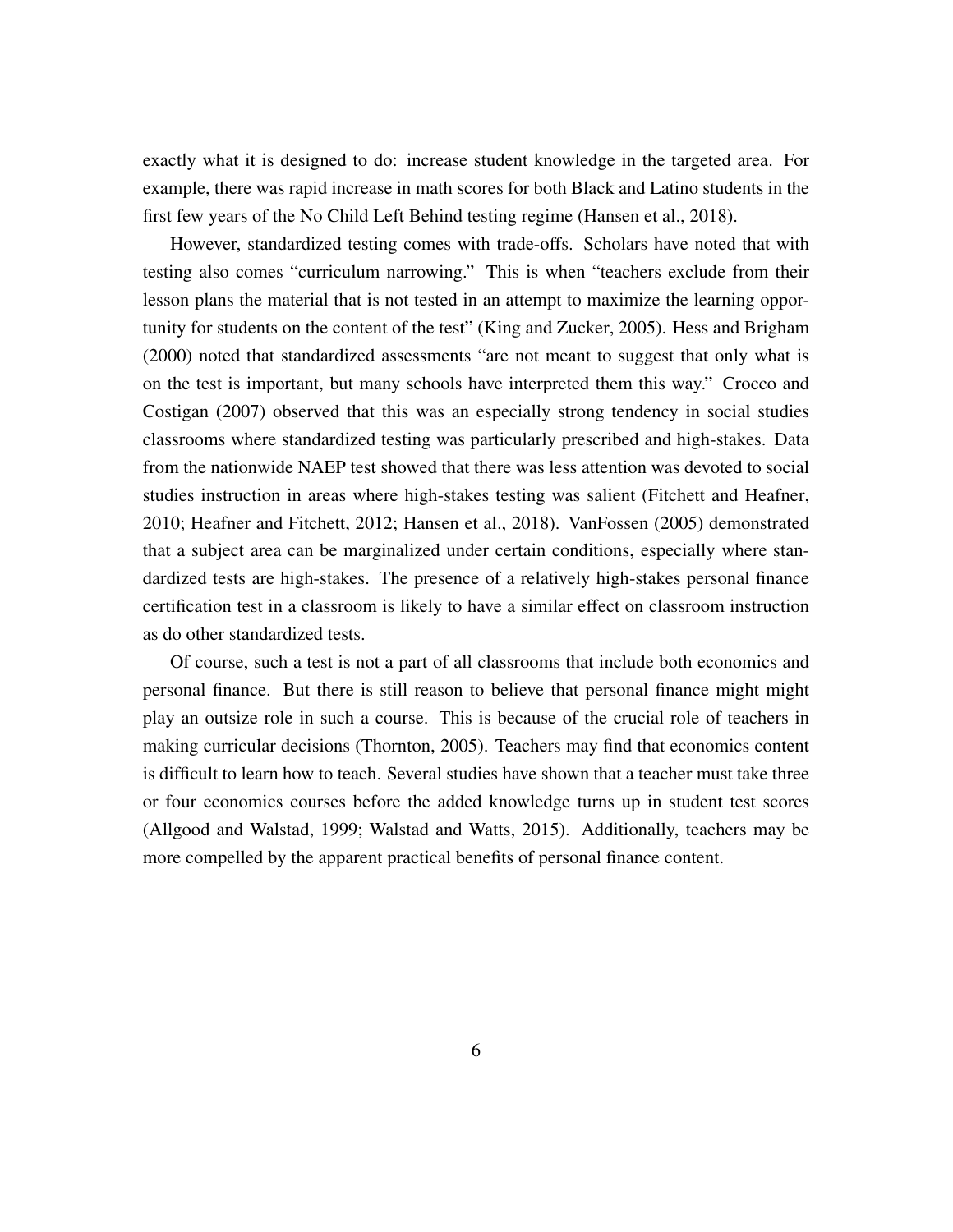# 3 Data

Our data was gathered from college students at Virginia Commonwealth University who took an introductory level course in economics between spring  $2019$  and spring  $2020$ .<sup>2</sup> These students were from diverse backgrounds and are not necessarily majoring in economics. There were students from the School of Business, the College of Humanities and Sciences, the School of Education, and several other departments across the university. Using one's own students to study the effects of economics instruction is conventional for this type of study, as described by Myatt and Waddell (1990) and Brasfield et al. (1993).

We delivered a twenty-question pretest on the first day of course. These questions were taken from the Test of Economic Literacy (TEL) by the Council for Economic Education (Walstad et al., 2001). The TEL was created to assess high school-level economic understanding, and it is commonly used in the literature for the same purpose as in this paper (Gleason and Van Scyoc, 1995; Koshal et al., 2008; Grimes et al., 2010). Studies on the learning of economics and personal finance have used questions drawn from standardized tests rather than using the entire test (Harter and Harter, 2009; Walstad et al., 2010). This is a technique to increase participants' motivation to respond in the school context, where teachers and students are often tired of too many tests. We did not offer the students a posttest for a similar reason; we did not want to over-test them. We use the word "pretest" to emphasize that the test was taken before they got any college economics instruction, and to differentiate it from the W!se test.

We also estimated the effect of our independent variables on students' final college course grade, an approach that follows previous studies on the effect of high school economics (Myatt and Waddell, 1990; Lopus and Maxwell, 1994). Though this does not qualify as panel data or allow measurement of achievement over time, but it did allow us to look at the data using two different dependent variables, and to see if experiences from high school had an effect further into the future.

Every student present during the first course took the test, since completing it earned them participation points, and was done in class. We also obtained IRB authorization for this study, including access to administrative data on each student. The variables we collect

 ${}^{2}$ Either Introduction to Economics or Principles of Microeconomics.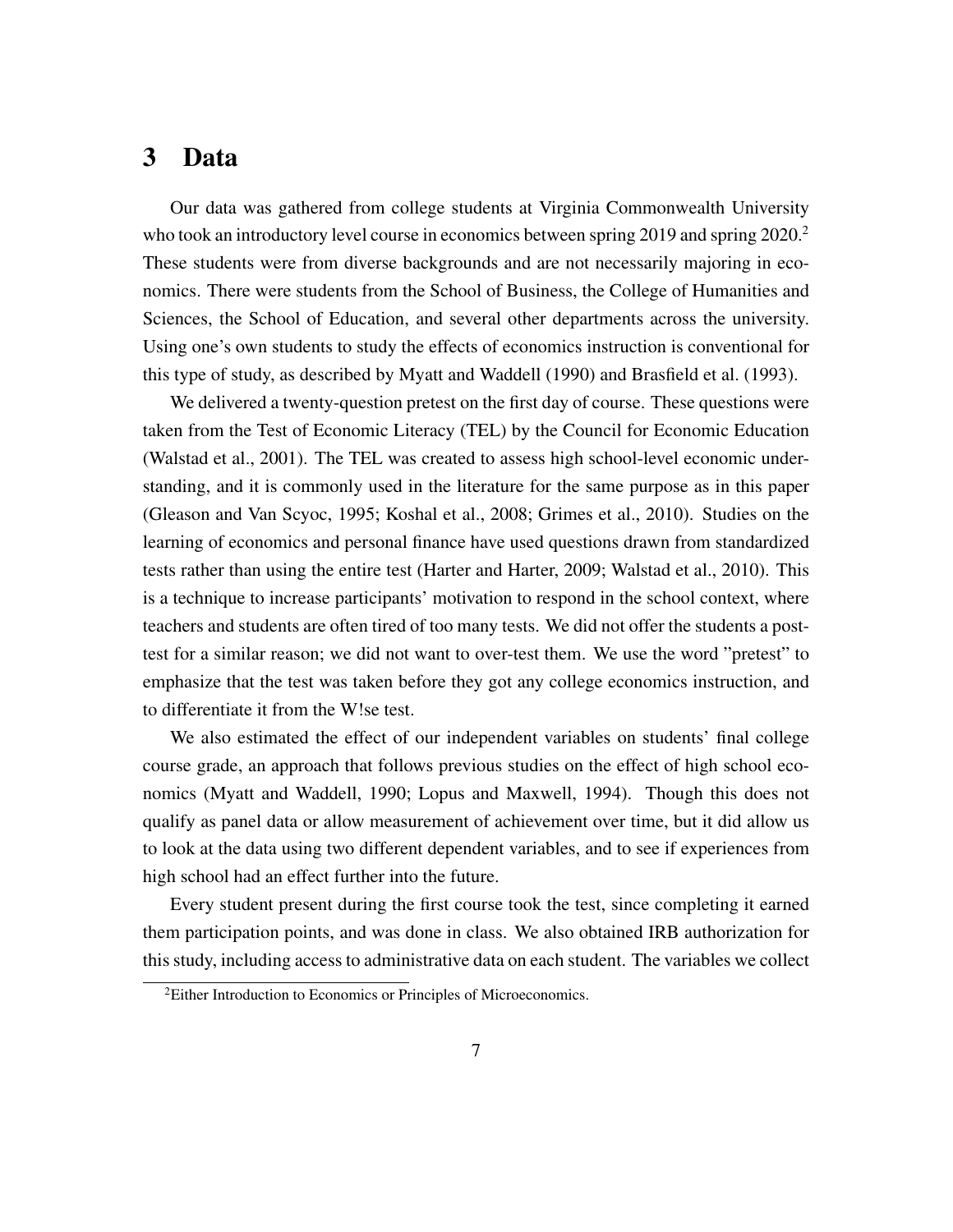from the university are: gender, ethnicity, first generation college student, SAT score, and high school GPA.

In addition to the test, we delivered a voluntary survey (appendix B) regarding their EPF high school course. The questions were formulated to be extremely straightforward: whether they were assigned the W!se test, whether their course was mostly about personal finance or if it split equal time with economics, whether they took the course online or in-person, and what their high school EPF's teacher's name was. This last item was cross-referenced against VCEE's database of professional development attendees to determine which students had VCEE-trained teachers. The survey had a high take-up rate, with 83.8% student completion. The group of students who completed the survey was statistically similar to our entire sample, an indication that response bias did not unduly distort our results (see appendix A).

Since not all high school students will go to college and take an economics course, the benefits of the economics instruction (which we found to be significant prior to the course as measured by the pretest scores) may be manifested among the students who stopped their economics education at high school. Unfortunately, our data set only contained students who went to college and took economics, so we were unable to observe whether the instruction would, or would not, impact students outside their classroom.

#### 3.1 Summary Statistics

Table 2 shows some relevant statistics for the students in our sample (to see all the variables we collected, refer to appendix ??).

The test average was 56%, the average final course grade was 78%, the average SAT was 1141 in 1600-point scale, the and average high school GPA was 3.52. Female students were the majority, comprising 57% of our sample, while White, Black, and Latino students represented 41%, 21%, and 14% of the sample, respectively. Almost a third were firstgeneration in college, and international students comprise a small share, only 2%.

Among students who completed the survey, 73% reported taking the W!se test in high school, and 89% reported taking an EPF course (Table 3). It is safe to say that the majority of Virginia students who take the EPF course take a mandated personal finance test.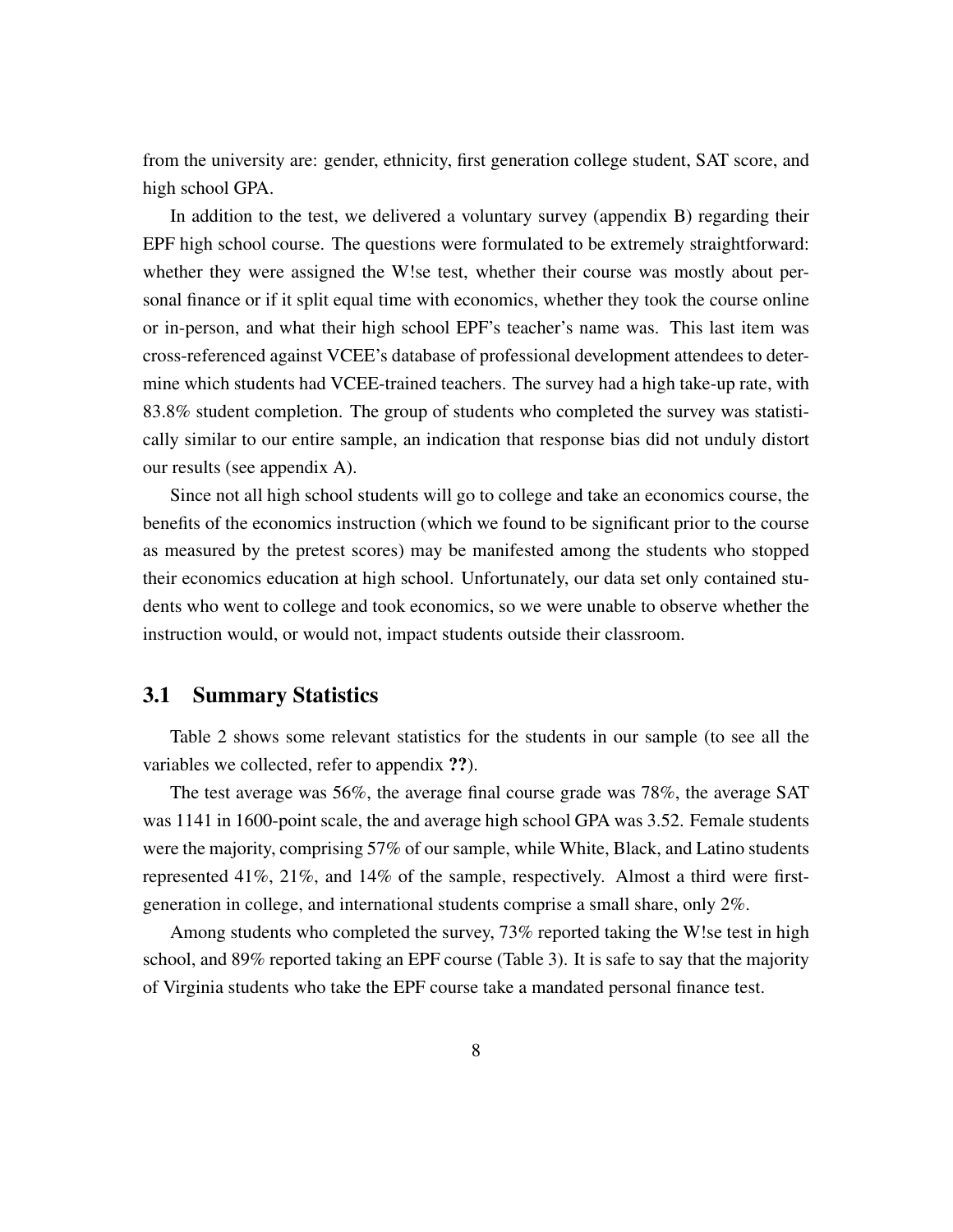|  | Table 1: Summary Statistics |  |
|--|-----------------------------|--|
|--|-----------------------------|--|

| <b>Variable</b>         | <b>Mean</b> |
|-------------------------|-------------|
| Pretest score           | 0.56        |
| Final grade             | 78.31       |
| SAT (1600 pt scale)     | 1141.04     |
| <b>HS GPA</b>           | 3.52        |
| Female                  | 0.57        |
| <b>Black</b>            | 0.21        |
| White                   | 0.41        |
| Latino                  | 0.14        |
| International           | 0.02        |
| First generation        | 0.31        |
| Survey                  | 0.84        |
| W!se                    | 0.73        |
| EPF                     | 0.89        |
| EPF online              | 0.20        |
| Teacher trained by VCEE | 0.26        |

Table 2: Grade Average

| <b>Variable</b>     | Grade |
|---------------------|-------|
| Pretest score       | 56%   |
| Final course grade  | 78%   |
| SAT (1600 pt scale) | 1141  |

|  | Table 3: Participation Rate |  |
|--|-----------------------------|--|
|--|-----------------------------|--|

| Variable   | Share $(\%)$ |
|------------|--------------|
| Survey     | 84           |
| EPF course | 89           |
| W!se test  | 73           |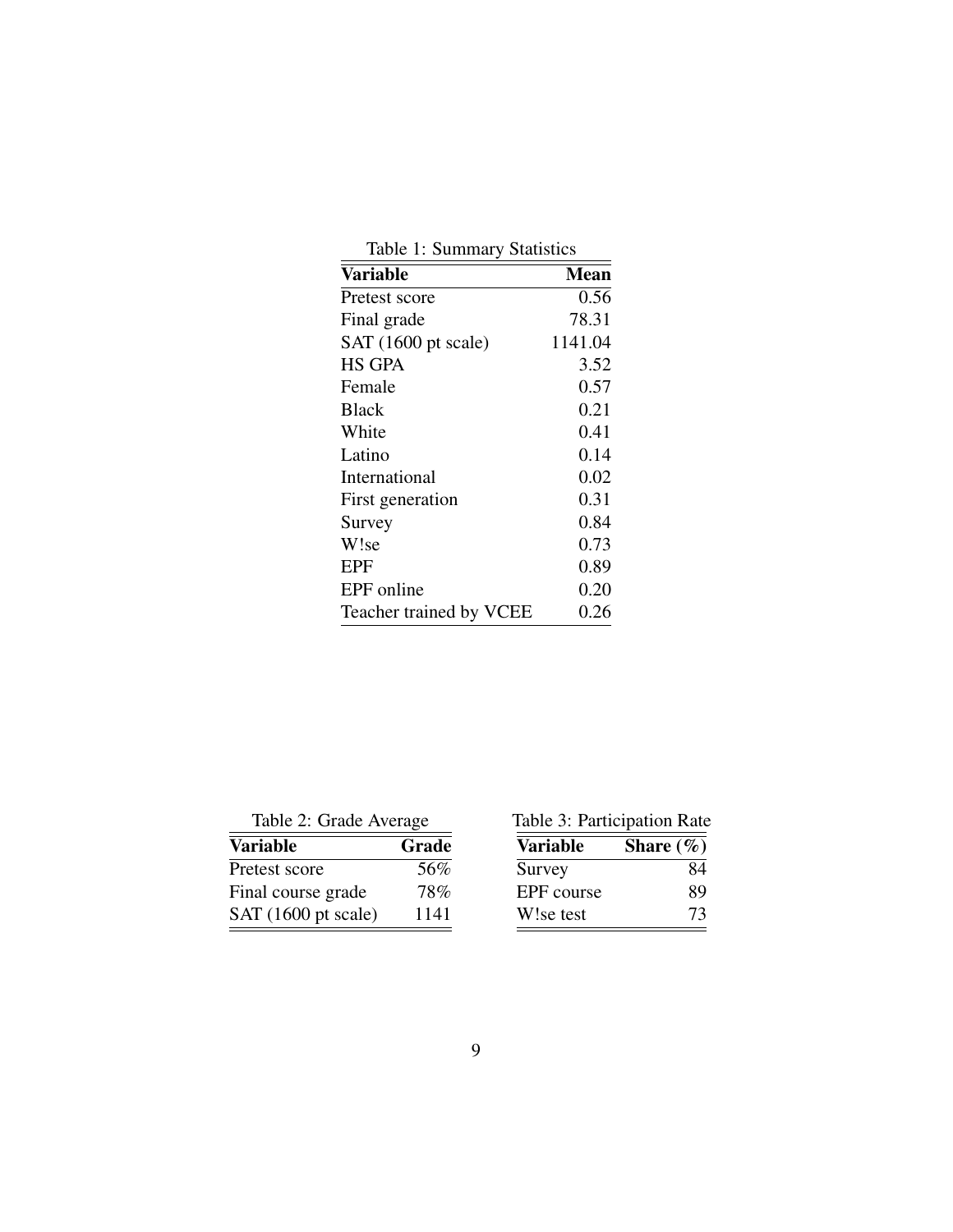As evidence of personal finance crowding out economics teaching, we found that 68.3% of students who took an EPF course in high school reported that their course was "mostly personal finance," and just 28.9% said they were taught an even blend of economics and personal finance, as delineated in the state standards (Table 4).

| Course type              |      | Share $(\% )$ pretest $(\% )$ |
|--------------------------|------|-------------------------------|
| Mostly personal finance  | 68.3 | 54.9                          |
| Economics for a semester | 28.9 | 58.7                          |
| Other                    | 2.8  | 56.9                          |

Table 4: Test scores among students who took an EPF course

Pretest performance varied depending on the type of EPF course taken, with students scoring higher if they had a whole semester of economics instruction. This difference can indicate that more economics instruction leads to better learning of economics. In the following sections, we control for other variables to see if this result still holds.<sup>3</sup>

We also observed that a lower share of White students (68%) took the personal finance certification test than non-white(76%), as shown in Table 5. There are also relatively more First-generation college students taking the test than non-First-generation students.

| re b. Share of Students taking the wise |              |
|-----------------------------------------|--------------|
| <b>Demographics</b>                     | <b>Share</b> |
| White                                   | 0.68         |
| Asian                                   | 0.78         |
| <b>Black/African American</b>           | 0.76         |
| Hispanic/Latino                         | 0.76         |
| Two or More Races                       | 0.87         |
| International                           | 0.25         |
| Female                                  | 0.74         |
| Male                                    | 0.72         |
| First-generation                        | 0.77         |
| Multigeneration                         | 0.71         |

Table 5: Share of Students taking the W!se test

 $3$ This difference is significant in a 95% confidence interval (see appendix A).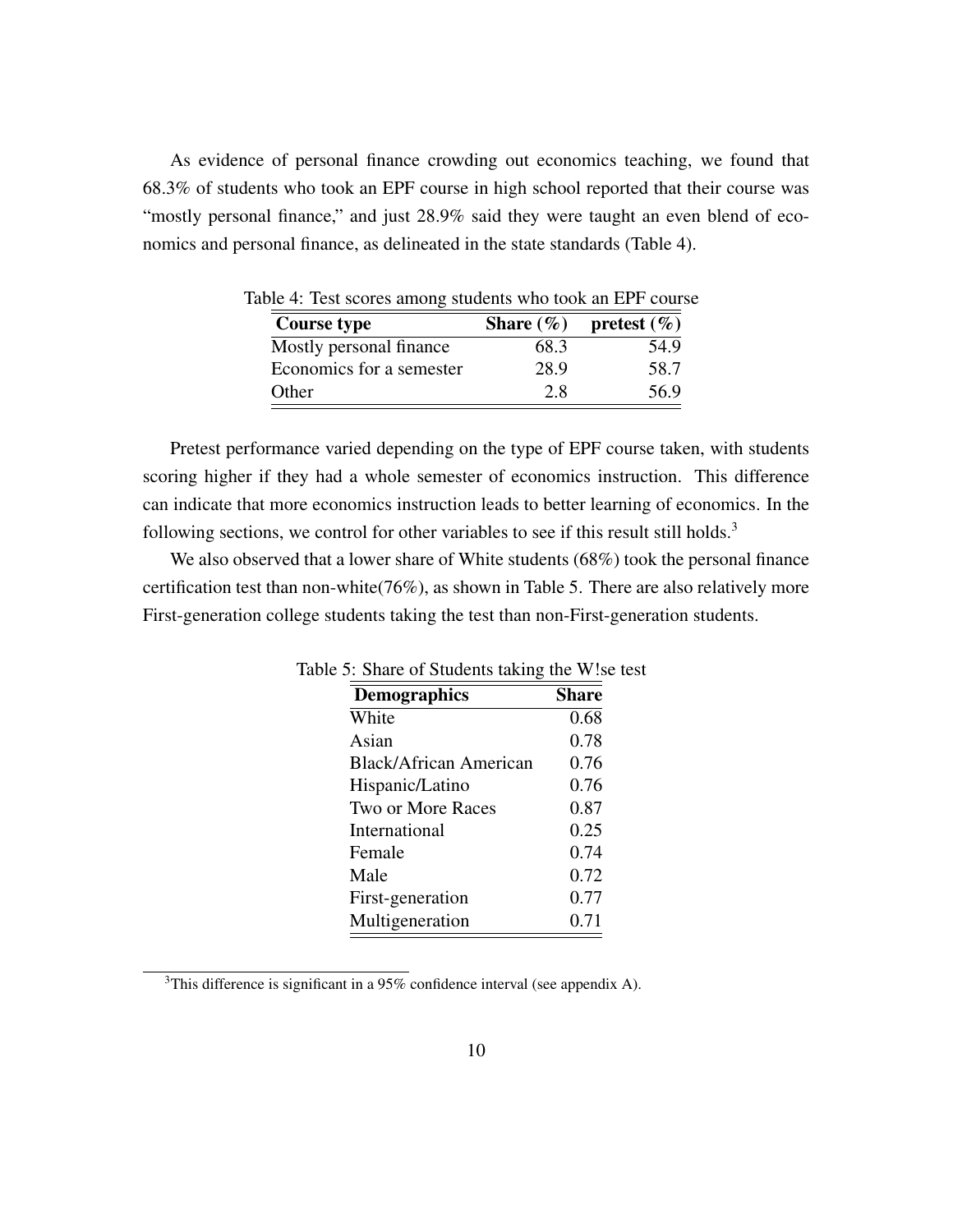# 4 Methodology

To answer our research question on whether personal finance instruction crowds out student learning in economics, we regressed the pretest score on the EPF course experience (amount of economics studied) and W!se test-taking while controlling for demographic differences and ability. We hypothesize that the presence of a mandated personal finance industry certification test will decrease time spent on economics instruction, with a downward pressure on economics achievement.

In our survey, in addition to asking whether a student took a personal finance certification test, we asked about the focus on personal finance and economics in the high school course. As Soper and Walstad (1988) argue, a course with a focus on personal finance may have a negative impact on the learning of economics and therefore a lower test grade.

The regression model we used is as follows:

$$
X_i = \beta_0 + \beta_1 D_i + \beta_2 H_i + \beta_3 EPF_i + \beta_4 W! s e_i + \beta_5 A_i + \epsilon_i \tag{1}
$$

where  $X$  is the pretest score.  $D$  are control variables for relevant demographic characteristics like gender, race/ethnicity, and first-generation college status.  $H$  is the ability variable represented by the SAT score.  $EPF$  is the dummy variable for taking an EPF course with a full semester of economics, and  $W!se$  is the dummy for taking the personal finance certification test. Both variables are reported by students in the survey. A represents additional controls, namely teacher's training (names were cross-referenced to state database on teacher professional development), course delivery method (online vs. in-person). We used robust standard errors to correct for heteroskedasticity.

Furthermore, we investigated whether there is an interrelation between our main control variable – SAT score – and our main variable on student experience – W!se testing. We therefore added an interaction term between W!se test and SAT. This is represented in equation (2). We also looked into the interaction between SAT and taking a full semester of economics but did not find a significant effect.

$$
X_i = \alpha_0 + \alpha_1 D_i + \alpha_2 H_i + \alpha_3 EPF_i + \alpha_4 W! s e_i + \alpha_5 A_i + \alpha_6 W! s e_i \times H_i + \xi_i \tag{2}
$$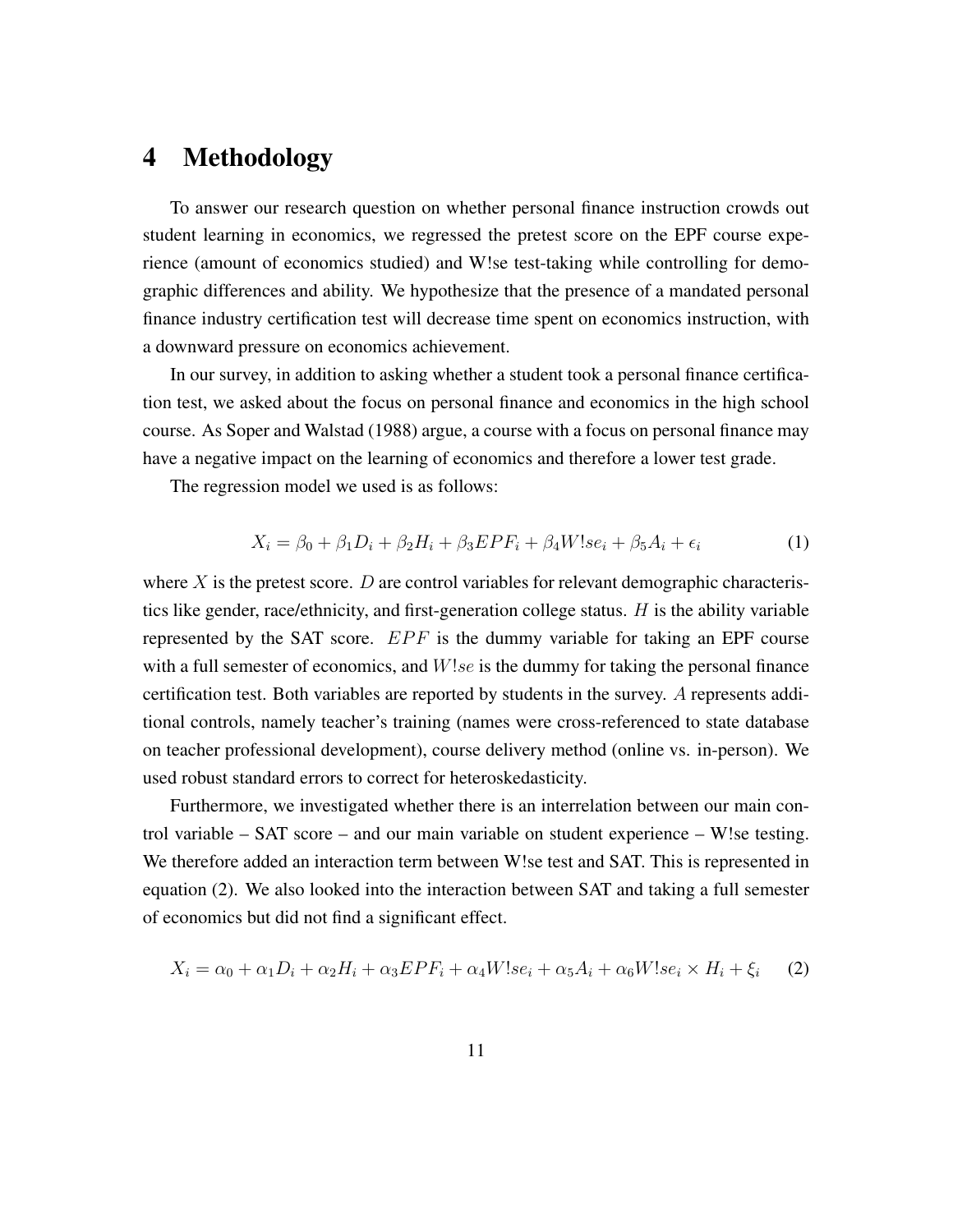We also looked into the impact of these variables on the final course grade,  $F$ , using the same model (3), as well as the impact of the pretest score (4). Demographic variables and SAT scores are expected to affect final course grade, and we wanted to know if the EPF course and the personal finance certification test have any observable effect beyond these. We also controlled for high school GPA, which can affect course grades, as well as the students' professor. Results can be found in the next section.

$$
F_i = \gamma_0 + \gamma_1 D_i + \gamma_2 H_i + \gamma_3 EPF_i + \gamma_4 W! s e_i + \gamma_5 A_i + \gamma_6 GPA + \eta_i \tag{3}
$$

$$
F_i = \delta_0 + \delta_1 D_i + \delta_2 H_i + \delta_3 X_i + \zeta_i \tag{4}
$$

### 5 Results

In this section, we present the results of the model specifications discussed above. Table 6 shows the coefficients for the model described in equation  $(1)^4$ . We controlled for gender, race, first-generation college status, and SAT score. We found that taking an EPF course with a full semester of economics, versus a focus on personal finance or no course, significantly increases student's pretest scores. These students scored 1 point higher out of 20 – 5 percentage points higher – in their tests. Taking the EPF course with a teacher who was trained by VCEE did not impact the pretest result, nor did taking the course online – a popular option, ash 38% took the EPF course online.<sup>5</sup>

Taking the W!se certification did not have a significant effect on the test scores, counter to our hypothesis. However, as we can see in the third column of Table 6, students with high SAT scores are negatively impacted by taking the certification, while students with low SAT scores benefited from it. Those two forces cancel out, so we only find an effect in the population once we include the interaction between W!se and SAT.

Figure 1 depicts the predictive margins of W!se for different SAT scores. For a student with a quite low 850 SAT score, taking the W!se test would increase their pretest score by about 3 points out of 20 (15 percentage points). For a student with a high SAT score

<sup>&</sup>lt;sup>4</sup>To see the coefficients of every variable refer to appendix ??.

<sup>&</sup>lt;sup>5</sup>This is all before the coronavirus pandemic.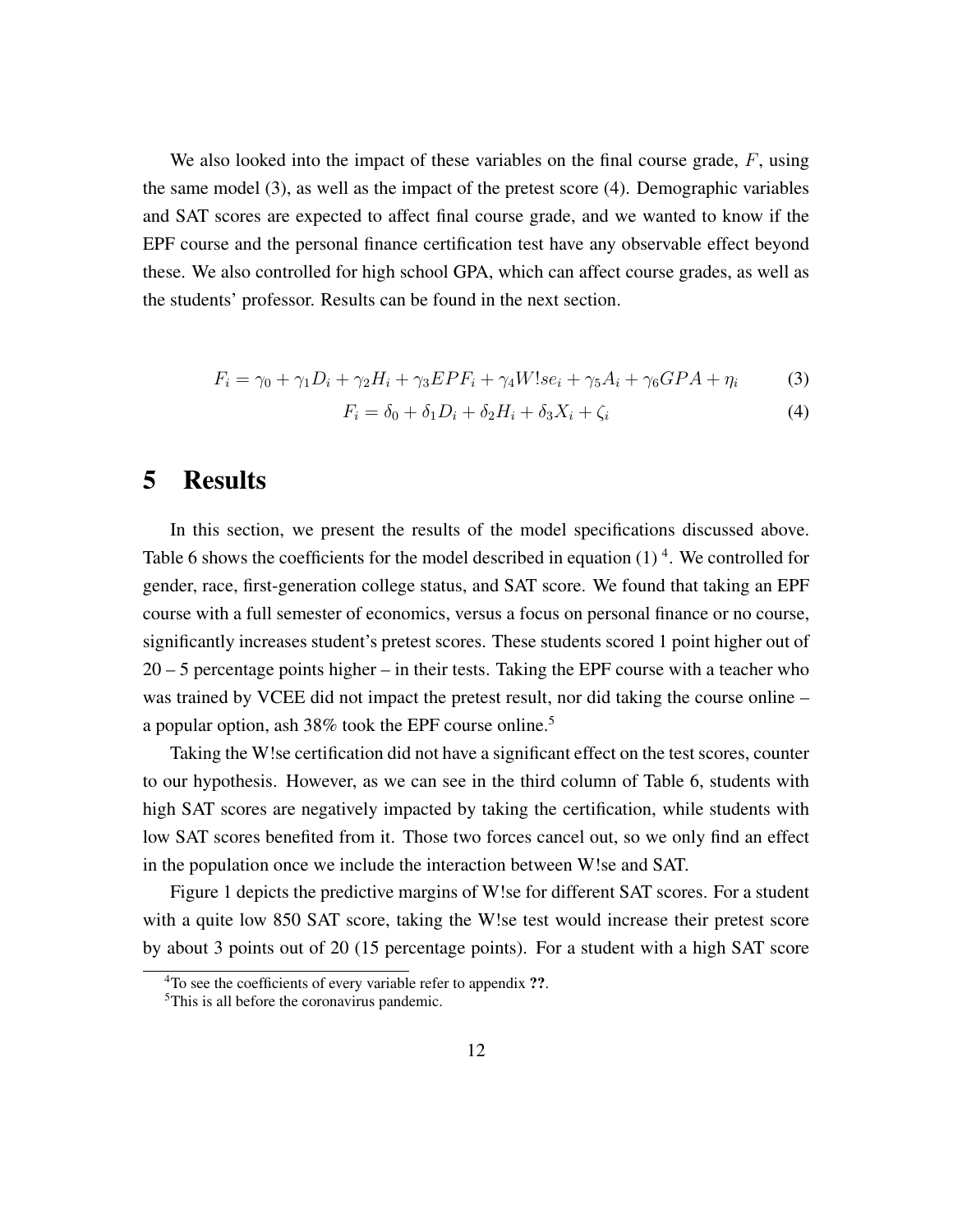|                                 | $\cdots$   |            |            |
|---------------------------------|------------|------------|------------|
| Female                          | $-0.933**$ | $-0.942**$ | $-0.923**$ |
|                                 | (0.291)    | (0.355)    | (0.288)    |
| White                           | $1.022**$  | $1.167**$  | $0.953**$  |
|                                 | (0.334)    | (0.402)    | (0.333)    |
| <b>Black</b>                    | $-0.382$   | $-0.631$   | $-0.373$   |
|                                 | (0.379)    | (0.475)    | (0.379)    |
| <b>First-generation College</b> | 0.264      | 0.517      | 0.265      |
|                                 | (0.315)    | (0.381)    | (0.313)    |
| SAT                             | $0.013***$ | $0.011***$ | $0.018***$ |
|                                 | (0.001)    | (0.001)    | (0.002)    |
| EPF (semester of econ)          | $0.920**$  | $0.991**$  | $0.926**$  |
|                                 | (0.315)    | (0.376)    | (0.313)    |
| W!se                            | 0.431      | 0.276      | $8.647**$  |
|                                 | (0.392)    | (0.577)    | (2.879)    |
| Trained by VCEE                 |            | $-0.123$   |            |
|                                 |            | (0.361)    |            |
| Online                          |            | $-0.212$   |            |
|                                 |            | (0.496)    |            |
| W!se $\times$ SAT               |            |            | $-0.007**$ |
|                                 |            |            | (0.002)    |
| Observations                    | 342        | 217        | 342        |
| $R^2$                           | 0.322      | 0.318      | 0.334      |
|                                 |            |            |            |

Table 6: Regressions on pretest score (20 points)

Standard errors in parentheses.  $* p < 0.05$ ,  $* p < 0.01$ ,  $* * p < 0.001$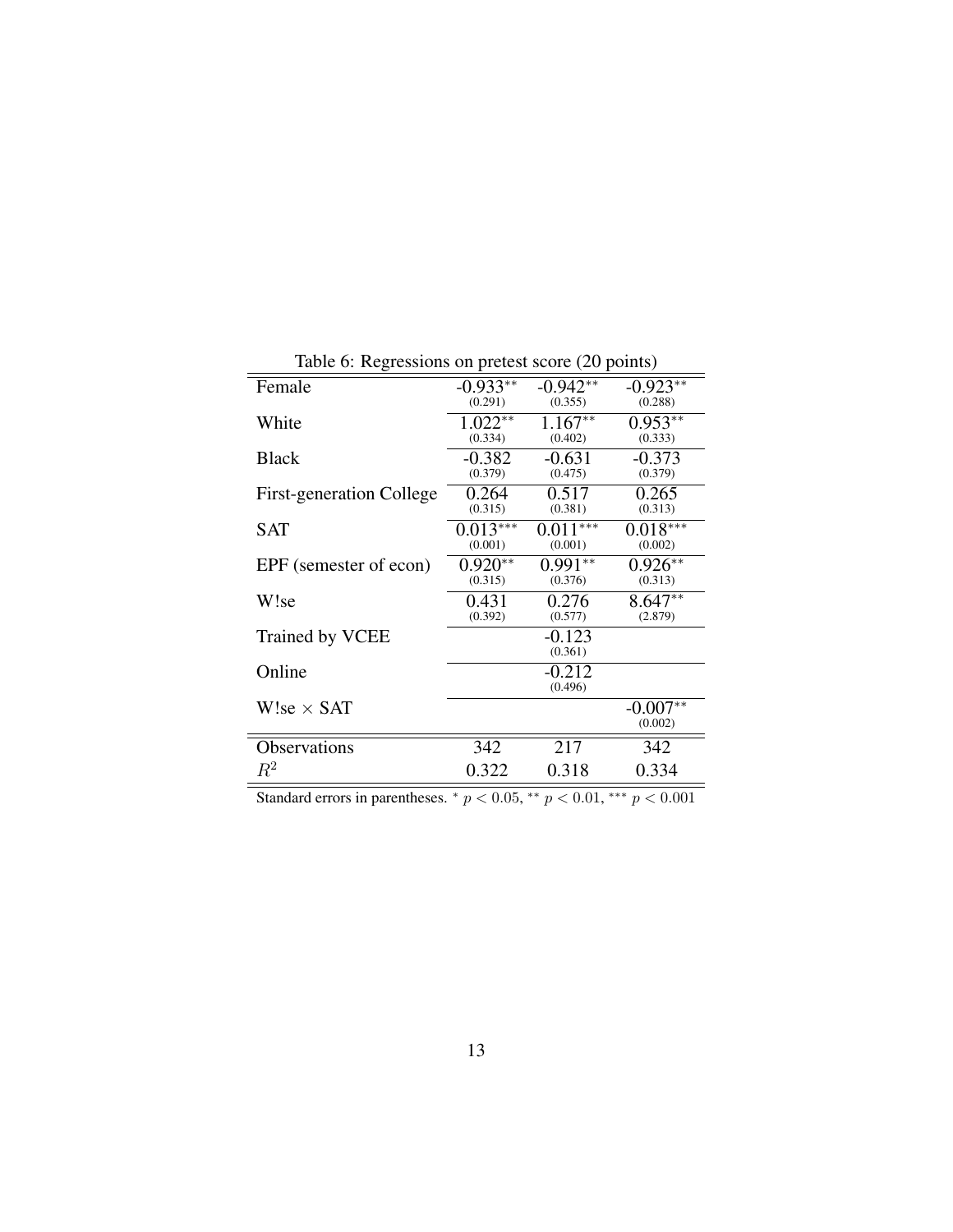

Figure 1: Predictive margins of wise with 95% CI

of 1450, taking the W!se reduces their pretest score by about 2 points (10 percentage points).<sup>6</sup> The average student in our sample had an SAT score of 1141, and would increase their score about 5 percentage points by taking the W!se. A student with a SAT score one standard deviation above the average would decrease their pretest score by about 5 percentage points by taking the W!se test, while a student with a SAT score one standard deviation below the average would increase their pretest score by about 10 percentage points by taking the test. For comparison, we found that taking the EPF course with a full semester of economics instruction increased one's pretest score by about 1 point, or 5 percentage points. These differing effects of the certification test are not trivial—they have the largest effect size of any variable we studied besides SAT score itself.

The last part of our analysis examined the effects of these variables on students' final grades in their college economics course, following the model in equations (3) and (4). The results can be found in Table 7. These results are subject to perhaps competing effects. On

 $6$ The 850 and 1450 are close to minimum and maximum SAT scores in our sample, which are 820 and 1500, respectively.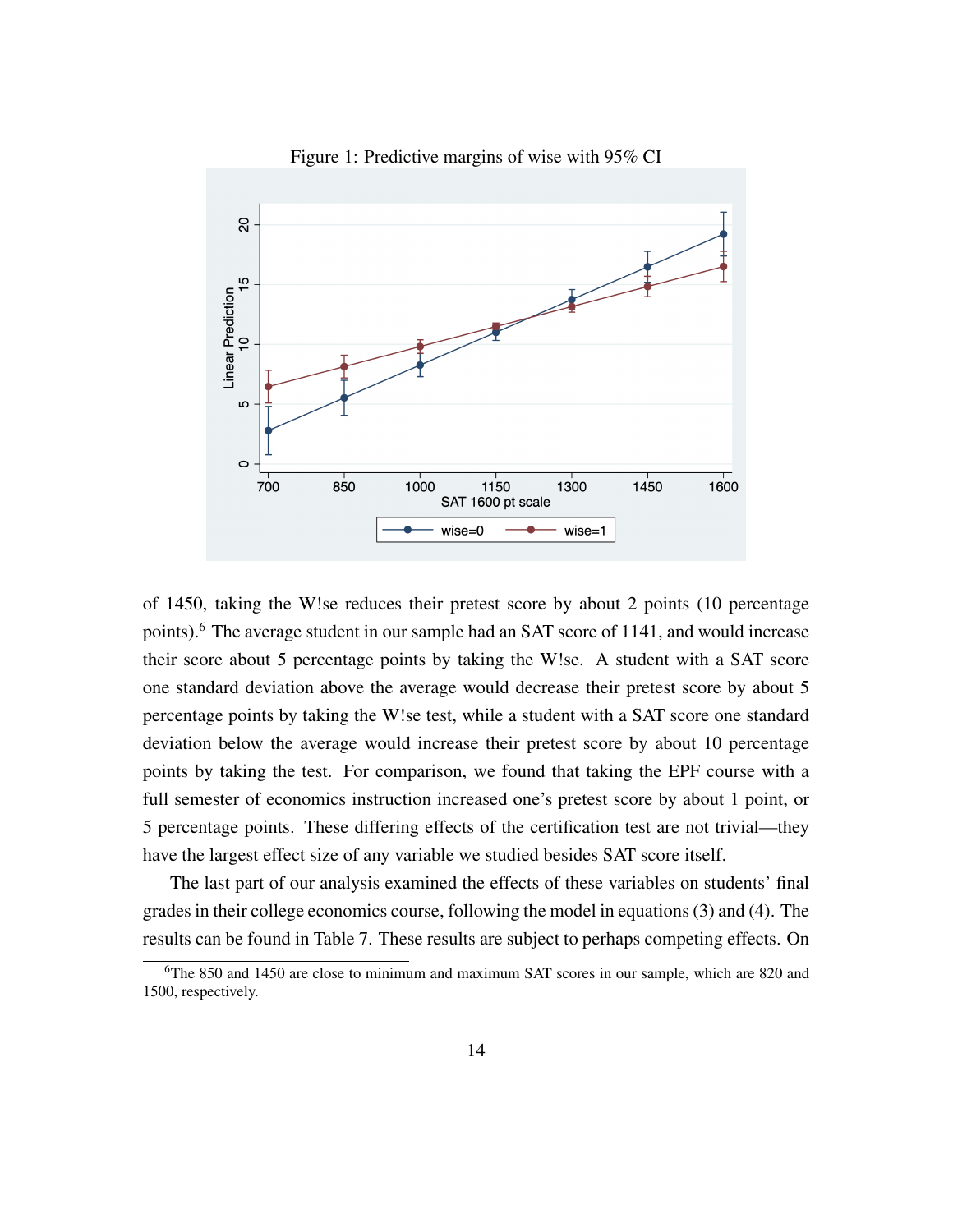one hand, entering the course with some knowledge of economics learned in high school may allow students to learn more and perform better at their college course. On the other hand, good college instructors can teach the same material and fill any gap in students' knowledge from differences in their high school education.

| rable 7. Regressions on final course grade (100 points) |                     |                     |                     |                     |  |  |
|---------------------------------------------------------|---------------------|---------------------|---------------------|---------------------|--|--|
| Female                                                  | 2.05<br>(1.14)      | 1.48<br>(1.28)      | 2.96<br>(1.57)      | 0.59<br>(1.53)      |  |  |
| White                                                   | $-1.57$<br>(1.27)   | $-2.20$<br>(1.44)   | $-2.12$<br>(1.80)   | $-1.92$<br>(1.69)   |  |  |
| <b>Black</b>                                            | $-1.79$<br>(1.46)   | $-2.02$<br>(1.61)   | $-3.26$<br>(1.96)   | $-3.53$<br>(1.93)   |  |  |
| <b>First-generation College</b>                         | 1.68<br>(1.17)      | 2.48<br>(1.32)      | 2.20<br>(1.55)      | 1.86<br>(1.50)      |  |  |
| <b>SAT</b>                                              | $0.04***$<br>(0.01) | $0.04***$<br>(0.01) | $0.03***$<br>(0.01) | $0.03***$<br>(0.01) |  |  |
| EPF (semester of econ)                                  |                     | -0.42<br>(1.54)     | 1.16<br>(1.74)      | 0.30<br>(1.61)      |  |  |
| Trained by VCEE                                         |                     |                     | $3.70*$<br>(1.66)   | 2.48<br>(1.61)      |  |  |
| W!se                                                    |                     |                     |                     | $-1.35$<br>(2.72)   |  |  |
| Online                                                  |                     |                     |                     | 1.65<br>(2.30)      |  |  |
| <b>HS GPA</b>                                           |                     |                     |                     | $7.30***$<br>(1.92) |  |  |
| Observations                                            | 388                 | 315                 | 200                 | 198                 |  |  |
| $\,R^2$                                                 | 0.147               | 0.150               | 0.172               | 0.243               |  |  |

Table 7: Regressions on final course grade (100 points)

Standard errors in parentheses.  $* p < 0.05$ ,  $* p < 0.01$ ,  $* * p < 0.001$ 

We find that students' final grades are determined mostly by SAT and high school GPA. A 100-point increase in SAT score was associated with a 2.73 percentage point increase in final grade. High school GPA had a significant effect, with a half-point increase in high school GPA (e.g., from 3 to 3.5) being associated with an increase in final grade of 3.58. Students whose teachers were trained by VCEE scored overall 3.7 percentage point higher than their peers, which was significant with a p-value of 0.03 when not controlling for high school GPA. However, when high school GPA was included in the model, the effect of VCEE training was rendered no longer significant, with a p-value of 0.073. Unlike the pretest analysis, students who spent at least half their high school EPF course studying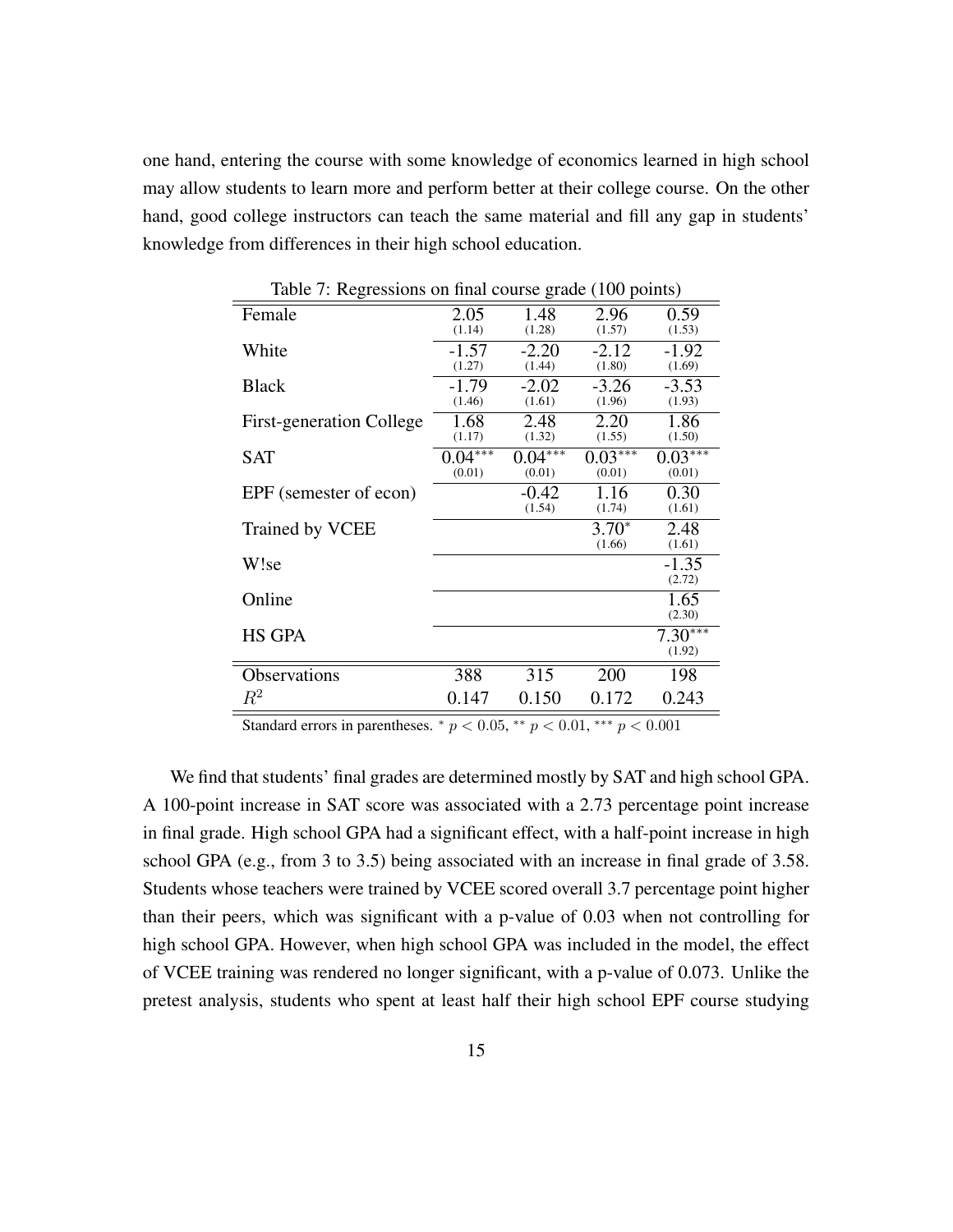economics did not get higher grades, showing that the EPF effect did not persist after the college experience.

A further analysis, developed in Table 8, shows the results of a logistic regression on drop outs. In column (1), we can see that students with a higher pretest score are less likely to drop-out from the course. However, this effect disappears once we control for SAT and high school GPA.

|               | (1)                    | (2)               | (3)                 |
|---------------|------------------------|-------------------|---------------------|
|               | final                  | final             | final               |
| pretest       | )***<br>1.20<br>(0.02) | 1.06<br>(0.08)    | 1.06<br>(0.07)      |
| <b>SAT</b>    |                        | $1.00*$<br>(0.00) | $1.00*$<br>(0.00)   |
| <b>HS_GPA</b> |                        |                   | $4.42***$<br>(1.66) |
|               |                        | 422               | .22                 |

Table 8: Logistic regression on non-drop outs

Odds ratio; Standard errors in parentheses \*  $p < 0.05$ , \*\*  $p < 0.01$ , \*\*\*  $p < 0.001$ 

Previous studies are similarly ambivalent about the persistence of high school economics study on college achievement. Lopus and Maxwell (1994) and Lopus (1997) found that economics learning can persist, but only in regard to certain economics content. Brasfield et al. (1993) reported that results on this question are often "inconclusive and often contradictory," though they did find positive results for high school learning, while emphasizing that effects may vary depending on statistical methods and local context. As for whether or not students drop the course, it is not surprising that "students' grades in their economics courses are a significant predictor of course persistence for both men and women" (Ahlstrom and Asarta, 2019), and that test scores and high school grades are associated with college performance.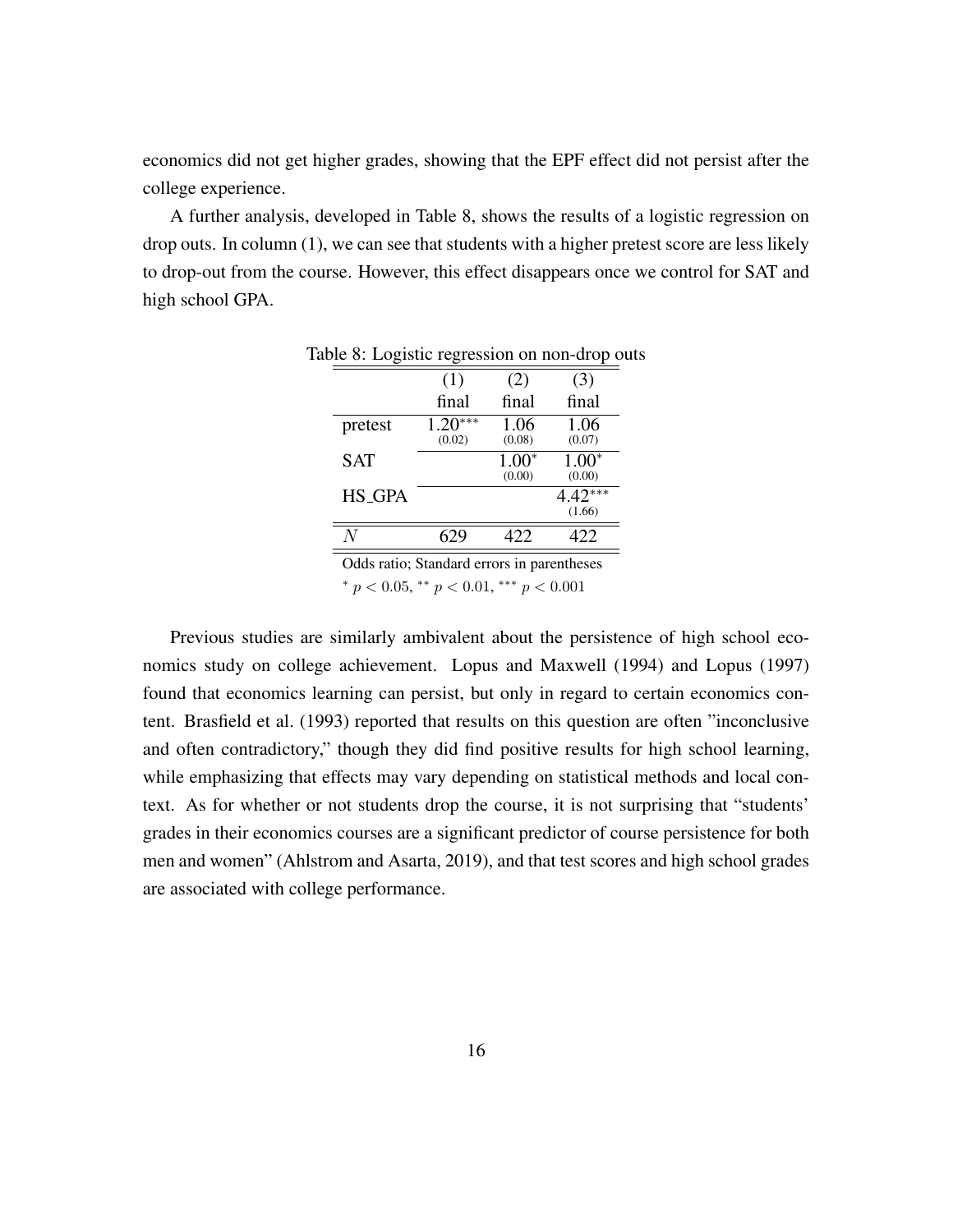# 6 Discussion

In this study, we measured economics achievement by a course pretest as well as final grade in an introductory college economics course. Several aspects of a high school course in economics and personal finance become apparent.

A large majority of students taking a mandated course in economics and personal finance in Virginia take a required personal finance standardized test. A full 70% of all the students who took an EPF course reported that it was mostly about personal finance. This is strikingly close to the 73% of students who reported taking the W!se test, and this is further corroborated by the proportion of schools that W!se works with in Virginia: 400 out of 623, or 64%. (One expects that larger public schools are more likely to use the test than private or smaller schools, meaning that the proportion of schools that use the test should be somewhat lower than the proportion of students who take the test.) This is strong evidence that personal finance instruction did crowd out economics instruction. However, the personal finance test was not associated with lower economics test scores for all students. Low SAT students actually performed better in our economics pretest if they have taken the W!se test, while high SAT students performed worse.

There could be several explanations for this. One possible explanation is that economics and personal finance complement each other. For example, learning about interest rates in personal finance would help also one prepare for the economics test. Evidence for this explanation was found by Walstad et al. (2010) in a study of student learning gains from a high school personal finance curriculum where students who were in economics courses scored higher in personal finance than those who were not. In another study by Grimes et al. (2010), a large nationwide telephone survey found that adults who reported taking high school courses in economics were less likely to be unbanked, and people with more knowledge of basic economic concepts were similarly unlikely to be unbanked. The authors' findings demonstrated that "an individual's understanding of the economic system was as important as formal coursework in explaining access to basic financial services."

The need to substitute time learning personal finance in place of other courses (perhaps in some cases Advanced Placement economics) may explain the decrease in economics scores for high-SAT students. This supposed substitution effect is apparently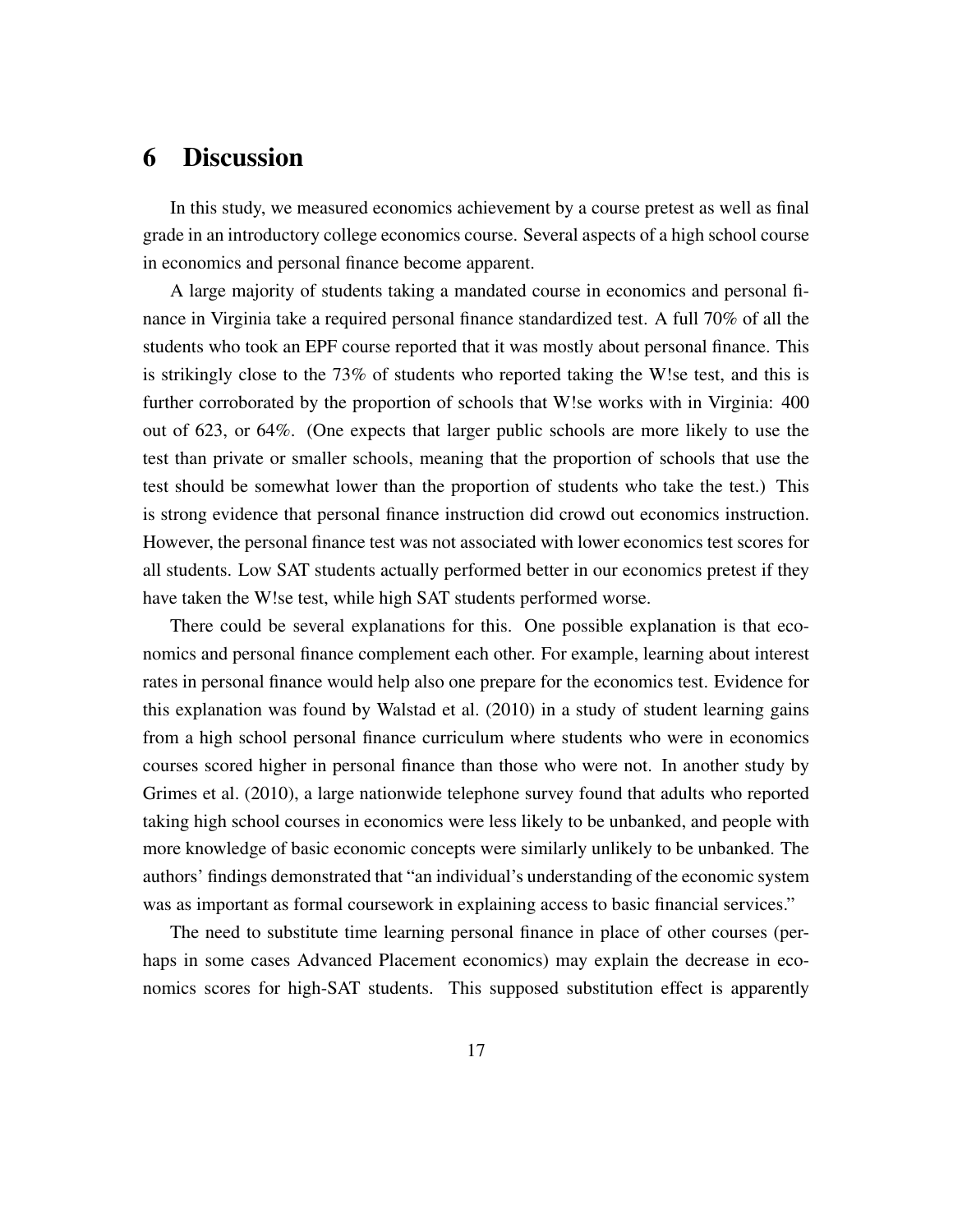strong enough to overturn the complementary effect of economics and personal finance in these students. Whatever the explanation, this finding should be particularly important for policymakers, school district administrators, and classroom teachers. A good policy should consider the composition of the classroom. More research is needed for us to have a better understanding of the certification requirement outside the classroom.

The effect of being taught economics for a full semester in high school, while significant to the pretest, was not significant for final grades. This is not entirely surprising, as previous studies have found that previous advantages in economics learning can fade away as current students catch up (Myatt and Waddell, 1990). However, students who had a high school teacher who did at least 40 hours of teacher professional development from VCEE in economics education earned about 3.5% more on their final grades than their peers. This is admittedly a model-dependent result that is much narrower than when the students in the sample had no uniform economics experience. Earlier studies show that teachers need between three and four economics classes before their learning translates into student learning (Allgood and Walstad, 1999; Swinton et al., 2010), and that student gains may be associated with learning certain economic concepts rather than others (i.e., micro rather than macro) Lopus (1997). In addition, it is encouraging to note that whatever disadvantages female students exhibited in the pretest were not present in their final grades. Latino students fared especially well in their final grades.

This study has some limitations. The subjects were drawn from courses during three semesters, at one state university, so it is possible that these data do not reflect the achievement or experience of the wider population. The lack of a true post-test (in contrast to our analysis of final grades) does not allow us to track student growth over time - we have to be content with these "snapshots" of achievement. Much of the study relies on survey responses to at least some degree. We sought to mitigate the problems associated with incorrect survey responses or forgetfulness by asking very broad questions (e.g., Did you take the financial literacy certification test?) and by asking several different questions to try to parse out the relevant phenomena. The variable for teacher's training was sparse given that several students forgot the name of their teacher. Also, the last semester in our data had a shift in instruction mode once all courses had to be online due to the coronavirus pandemic, so final grades for that semester may be different than for a regular semester.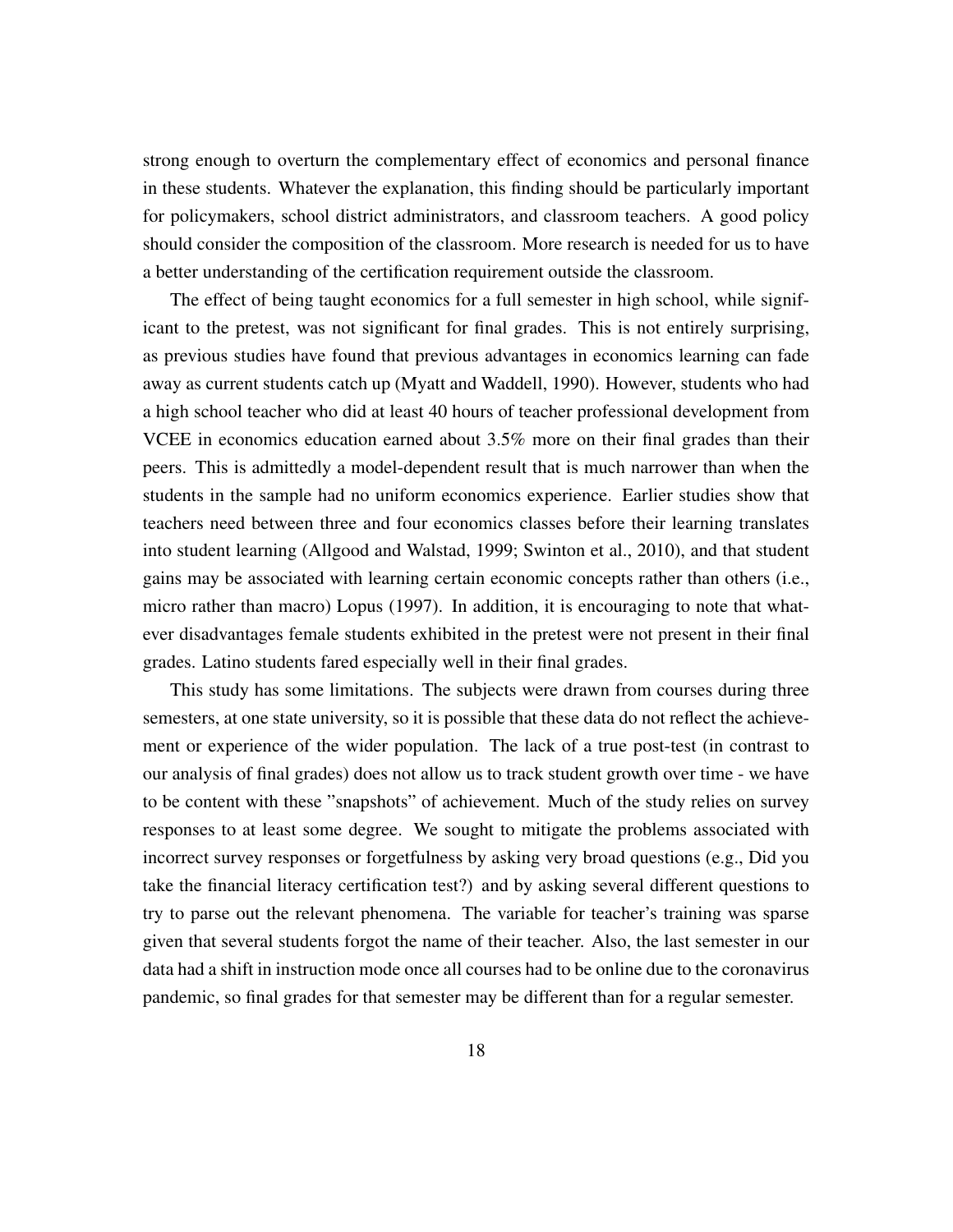Our results provide valuable insight into the relationship between economics and personal finance subjects in high school, which are likely to be crammed together in one course. If more states move toward mandates for EPF courses, they will want to be apprised of the tendency of personal finance content to dominate economics content. This paper has demonstrated that this tendency does not necessarily negatively affect economics scores—at least for some students—especially if economics is emphasized or at least given parity in the classroom.

### References

- Ahlstrom, L. J. and C. J. Asarta (2019). The gender gap in undergraduate economics course persistence and degree selection. In *AEA Papers and Proceedings*, Volume 109, pp. 255–60.
- Allgood, S. and W. B. Walstad (1999). The longitudinal effects of economic education on teachers and their students. *The Journal of Economic Education 30*(2), 99–111.
- Brasfield, D. W., D. E. Harrison, and J. P. McCoy (1993). The impact of high school economics on the college principles of economics course. *The Journal of Economic Education 24*(2), 99–111.
- Buckles, S. and V. Freeman (1984). A longitudinal analysis of a developmental economics education program. *The Journal of Economic Education 15*(1), 5–10.
- CEE (2018). Survey of the states. *Council for Economic Education*.
- CEE (2020). Survey of the states. *Council for Economic Education*.
- Chizmar, J. F. and R. S. Halinski (1983). Performance in the basic economics test (bet) and "trade-offs". *The Journal of Economic Education 14*(1), 18–29.
- Commission, F. L. E. (2006). Taking ownership of the future: The national strategy for financial literacy.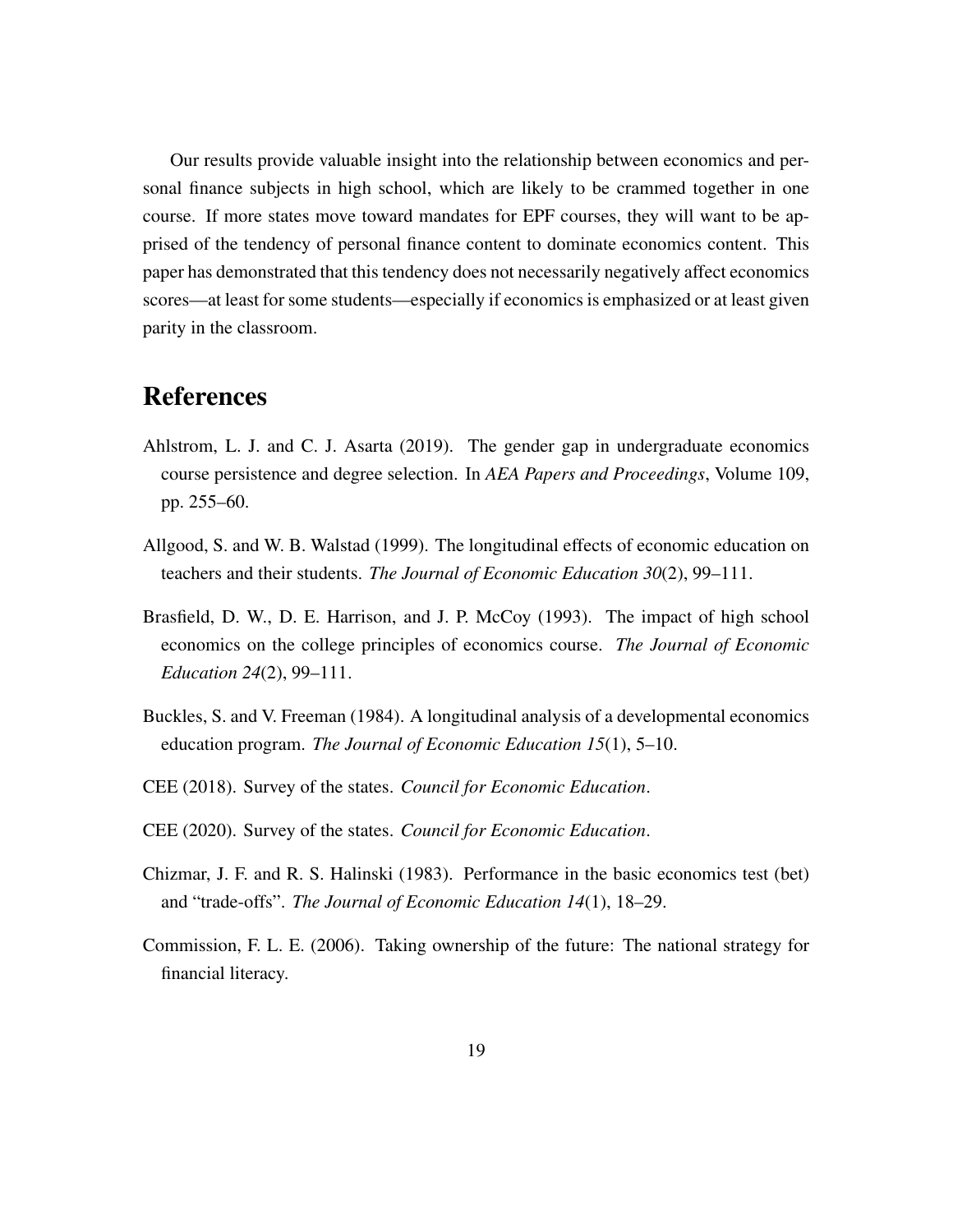- Crocco, M. S. and A. T. Costigan (2007). The narrowing of curriculum and pedagogy in the age of accountability urban educators speak out. *Urban Education 42*(6), 512–535.
- Fitchett, P. G. and T. L. Heafner (2010). A national perspective on the effects of highstakes testing and standardization on elementary social studies marginalization. *Theory & Research in Social Education 38*(1), 114–130.
- Gleason, J. and L. J. Van Scyoc (1995). A report on the economic literacy of adults. *The Journal of Economic Education 26*(3), 203–210.
- Grimes, P. W., M. J. Millea, and M. K. Thomas (2010). Testing the economic literacy of k-12 teachers: A state-wide baseline analysis. *American Secondary Education*, 4–20.
- Grimes, P. W., K. E. Rogers, and R. C. Smith (2010). High school economic education and access to financial services. *Journal of Consumer Affairs 44*(2), 317–335.
- Hansen, M., E. Levesque, J. Valant, and D. Quintero (2018). The 2018 brown center report on american education: How well are american students learning. *Washington, DC: The Brookings Institution*.
- Harter, C. L. and J. F. Harter (2009). Assessing the effectiveness of financial fitness for life in eastern kentucky. *Journal of Applied Economics and Policy 28*(1), 20–33.
- Heafner, T. L. and P. G. Fitchett (2012). National trends in elementary instruction: Exploring the role of social studies curricula. *The Social Studies 103*(2), 67–72.
- Hess, F. M. and F. Brigham (2000). How kids pay for high-stakes testing. *The Education Digest 66*(3), 11.
- Hill, A. T. and C. J. Asarta (2016). Gender and student achievement in personal finance: Evidence from keys to financial success. In *International handbook of financial literacy*, pp. 545–567. Springer.
- Kaiser, T., A. Lusardi, L. Menkhoff, and C. J. Urban (2020). Financial education affects financial knowledge and downstream behaviors. Technical report, National Bureau of Economic Research.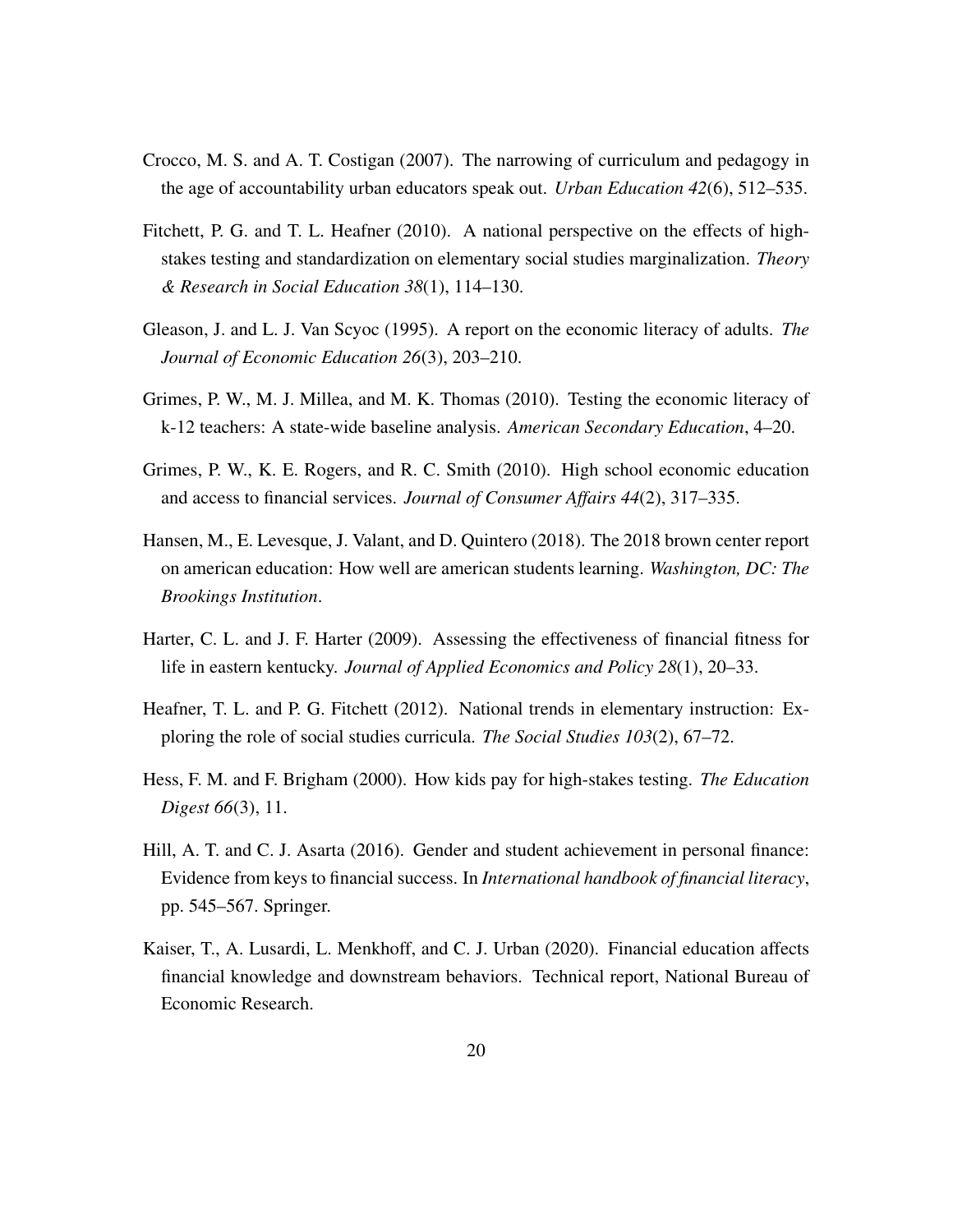- Kaiser, T. and L. Menkhoff (2017). *Does financial education impact financial literacy and financial behavior, and if so, when?* The World Bank.
- King, K. V. and S. Zucker (2005). Curriculum narrowing. *San Antonio, TX: Pearson Education, Inc. Retrieved February 27*, 2013.
- Koshal, R. K., A. K. Gupta, A. Goyal, and V. N. Choudhary (2008). Assessing economic literacy of indian mba students. *American Journal of Business*.
- Lopus, J. S. (1997). Effects of the high school economics curriculum on learning in the college principles class. *The Journal of Economic Education 28*(2), 143–153.
- Lopus, J. S. and N. L. Maxwell (1994). Beyond high school: Does the high school economics curriculum make a difference? *The American Economist 38*(1), 62–69.
- Martin, D. A. and D. S. Bender (1985). "trade-offs," field dependence/independence, and sex-based economics comprehension differences. *The Journal of Economic Education 16*(1), 62–70.
- Morton, J. (2006). The interdependence of economic and personal finance education. *Social Education 69*(2), 66–69.
- Myatt, A. and C. Waddell (1990). An approach to testing the effectiveness of the teaching and learning of economics in high school. *The Journal of Economic Education 21*(3), 355–363.
- Palmer, J., G. Carliner, and T. Romer (1979). Does high school economics help? *The Journal of Economic Education 10*(2), 58–61.
- Reid, R. (1983). A note on the environment as a factor affecting student performance in principles of economics. *The Journal of Economic Education 14*(4), 18–22.
- Schug, M. C. and C. J. Birkey (1985). The development of children's economic reasoning. *Theory & Research in Social Education 13*(1), 31–42.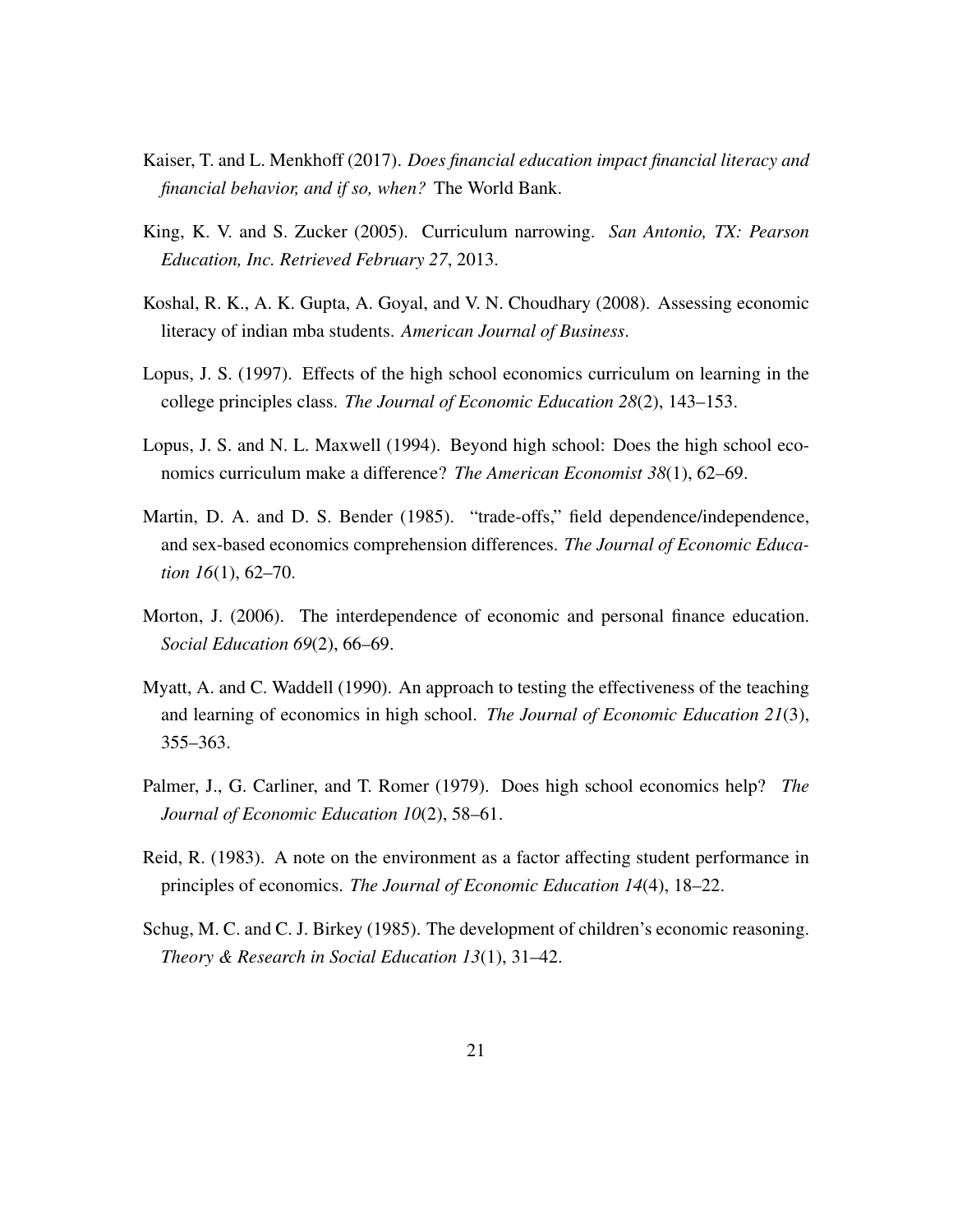- Soper, J. C. and W. B. Walstad (1988). What is high school economics? posttest knowledge, attitudes, and course content. *The Journal of Economic Education 19*(1), 37–51.
- Sosin, K., J. Dick, and M. L. Reiser (1997). Determinants of achievement of economics concepts by elementary school students. *The Journal of Economic Education 28*(2), 100–121.
- Suiter, M. and B. Meszaros (2005). Teaching about saving and investing in the elementary and middle school grades. *Social Education 69*(2), 92–95.
- Swinton, J. R., T. De Berry, B. Scafidi, and H. C. Woodard (2010). Does in-service professional learning for high school economics teachers improve student achievement? *Education Economics 18*(4), 395–405.
- Swinton, J. R., T. DeBerry, B. Scafidi, and H. C. Woodard (2007). The impact of financial education workshops for teachers on students' economic achievement. *The Journal of Consumer Education 24*, 63–77.
- Thornton, S. J. (2005). *Teaching social studies that matters: Curriculum for active learning*. Teachers College Press.
- VanFossen, P. J. (2005). "reading and math take so much of the time. . . ": An overview of social studies instruction in elementary classrooms in indiana1. *Theory & Research in Social Education 33*(3), 376–403.
- VanFossen, P. J. (2011). Best economic education practices for children. *Teaching economics in troubled times theory and practice for secondary social studies*, 179–199.
- VDOE (2019). Economics and Personal Finance Standards of Learning. https://www.doe.virginia.gov/testing/sol/standards\_docs/ economics\_personal\_finance/index.shtml. Accessed: 2021-13-12.
- Walstad, W. and M. Watts (1985). Teaching economics in the schools: A review of survey findings. *The Journal of Economic Education 16*(2), 135–146.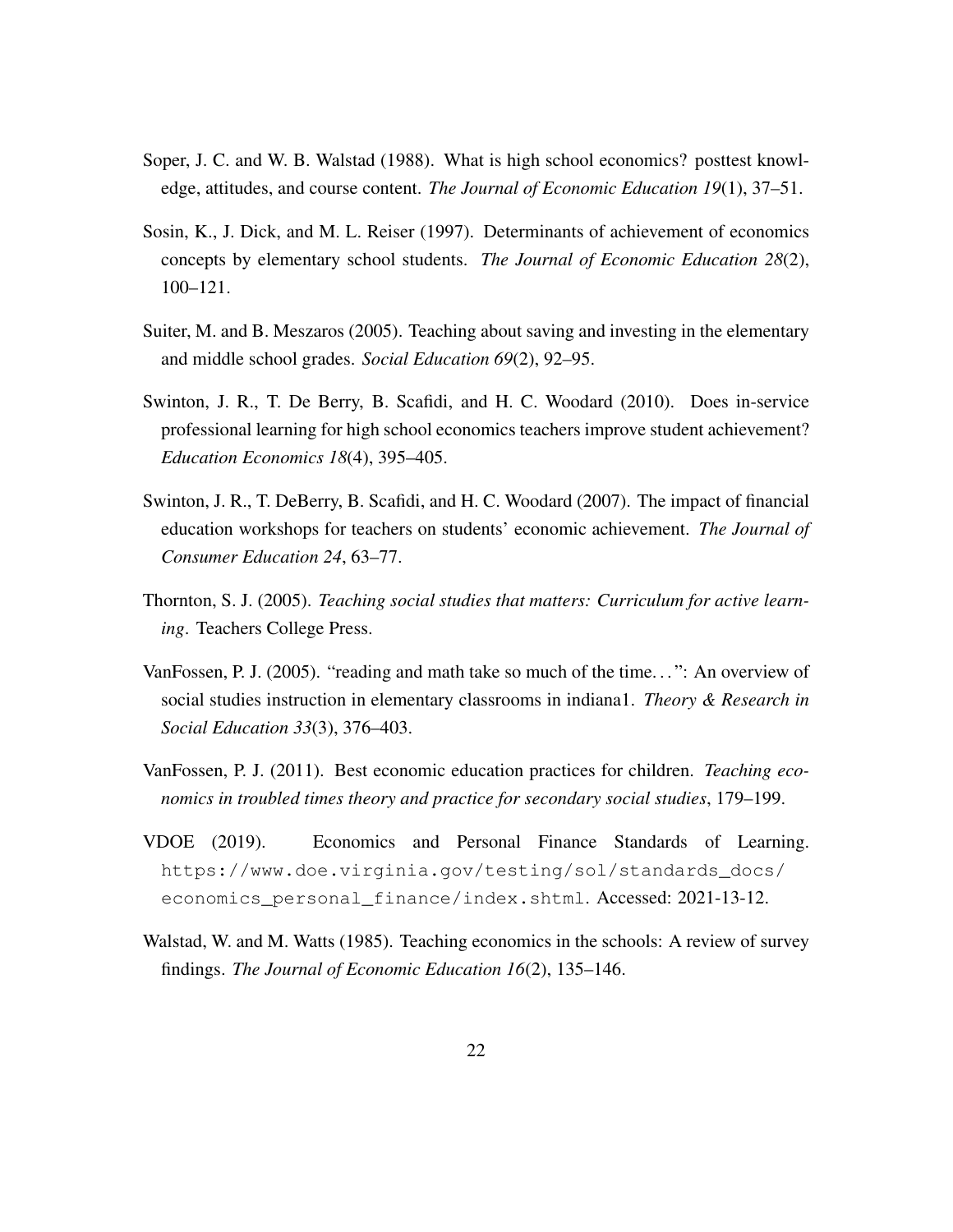- Walstad, W. B. and S. Buckles (2008). The national assessment of educational progress in economics: Findings for general economics. *American Economic Review 98*(2), 541– 46.
- Walstad, W. B., K. Rebeck, and R. B. Butters (2001). *Test of economic literacy*. National Council on Economic Education New York.
- Walstad, W. B., K. Rebeck, and R. A. MacDonald (2010). The effects of financial education on the financial knowledge of high school students. *Journal of Consumer Affairs 44*(2), 336–357.
- Walstad, W. B. and M. Watts (2015). Perspectives on economics in the school curriculum: Coursework, content, and research. *The Journal of Economic Education 46*(3), 324– 339.
- Watts, M. (2005). What works: a review of research on outcomes and effective program delivery in precollege economic education. *National Council on Economic Education*.
- W!se (2020a). Financial literacy certification. https://www. wise-ny.org/programs-services/financial-literacy/ financial-literacy-certification/. Accessed: 2020-20-08.
- W!se (2020b). Impact. https://www.wise-ny.org/about/impact/. Accessed: 2020-22-09.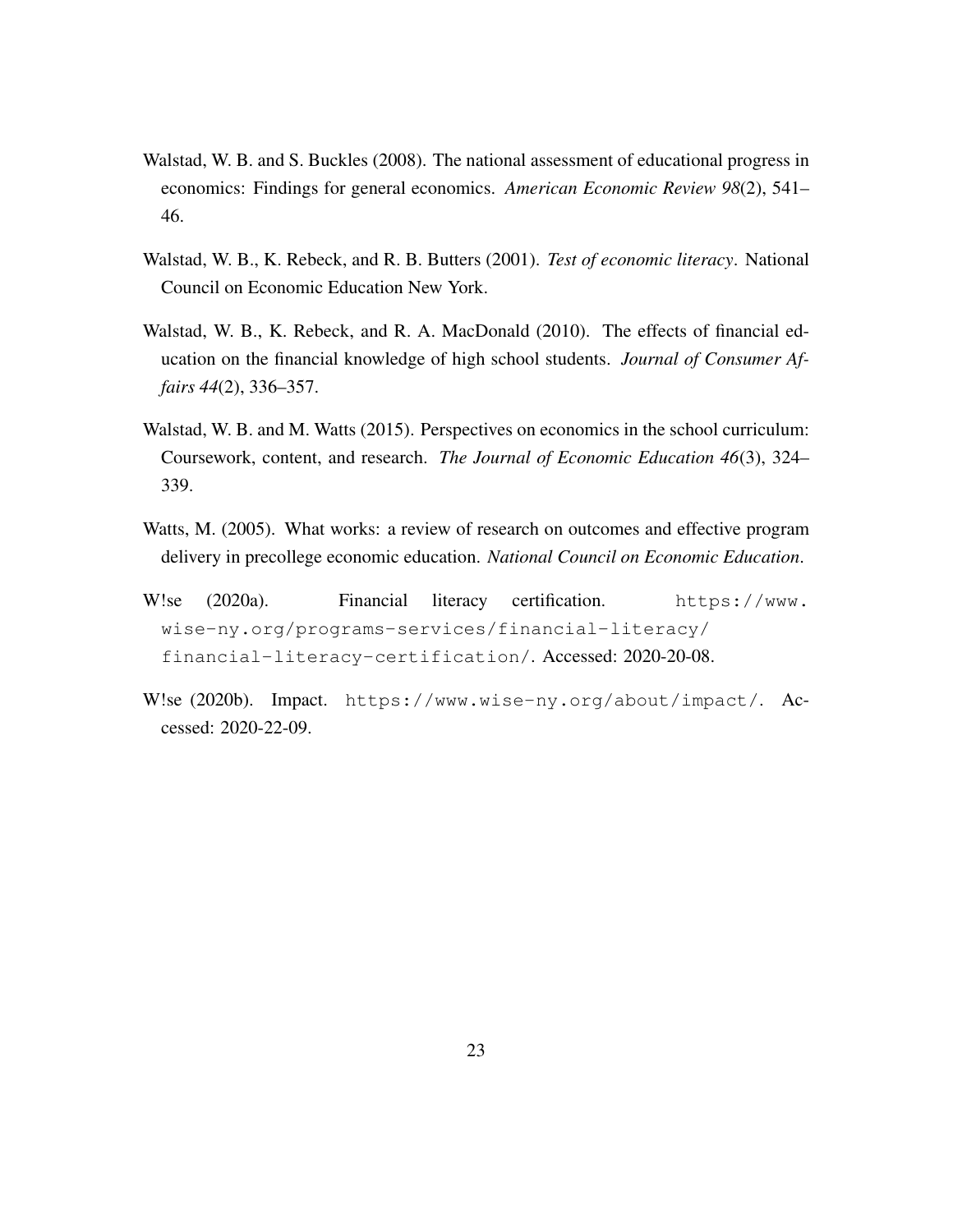# A Robustness Checks

|       |       | <b>Survey</b> Pretest Final Grade |               | SAT HS GPA female white firstgen |      |           |      |
|-------|-------|-----------------------------------|---------------|----------------------------------|------|-----------|------|
| No    | 56.00 |                                   | 77.46 1113.50 | 3.44                             |      | 0.54 0.34 | 0.32 |
| Yes   | 56.05 |                                   | 78.47 1147.49 | 3.54                             | 0.57 | 0.42      | 0.31 |
| Total | 56.05 |                                   | 78.31 1141.04 | 3.52                             | 0.57 | 0.41      | 0.31 |

Table 9: Summary Statistics by Survey Take-up: Mean

Table 10: Summary Statistics by Final Exam Attendance: Mean

| <b>Final Exam</b> | Pretest |               | SAT HS GPA female white firstgen |      |        |      |
|-------------------|---------|---------------|----------------------------------|------|--------|------|
| N <sub>0</sub>    |         | 58.20 1189.41 | 3.45                             | 0.52 | 0.46   | 0.31 |
| Yes               |         | 55.75 1136.80 | 3.53                             | 0.57 | 0.40   | 0.31 |
| Total             |         | 56.05 1141.04 | 3.52                             | 0.57 | (0.41) | 0.31 |

| Table 11: T-Test: Difference in pre-test score between groups |  |  |
|---------------------------------------------------------------|--|--|
|---------------------------------------------------------------|--|--|

|         | (1)           | (2)          | (3)                |
|---------|---------------|--------------|--------------------|
|         | No Survey vs. | No Final vs. | Mostly PF vs.      |
|         | Survey        | Final        | <b>Mostly Econ</b> |
| pretest | $-0.01$       | 0.49         | $-0.72*$           |
|         | (0.971)       | (0.235)      | (0.022)            |
|         |               |              | 527                |

*p*-values in parentheses

\*  $p < 0.05$ , \*\*  $p < 0.01$ , \*\*\*  $p < 0.001$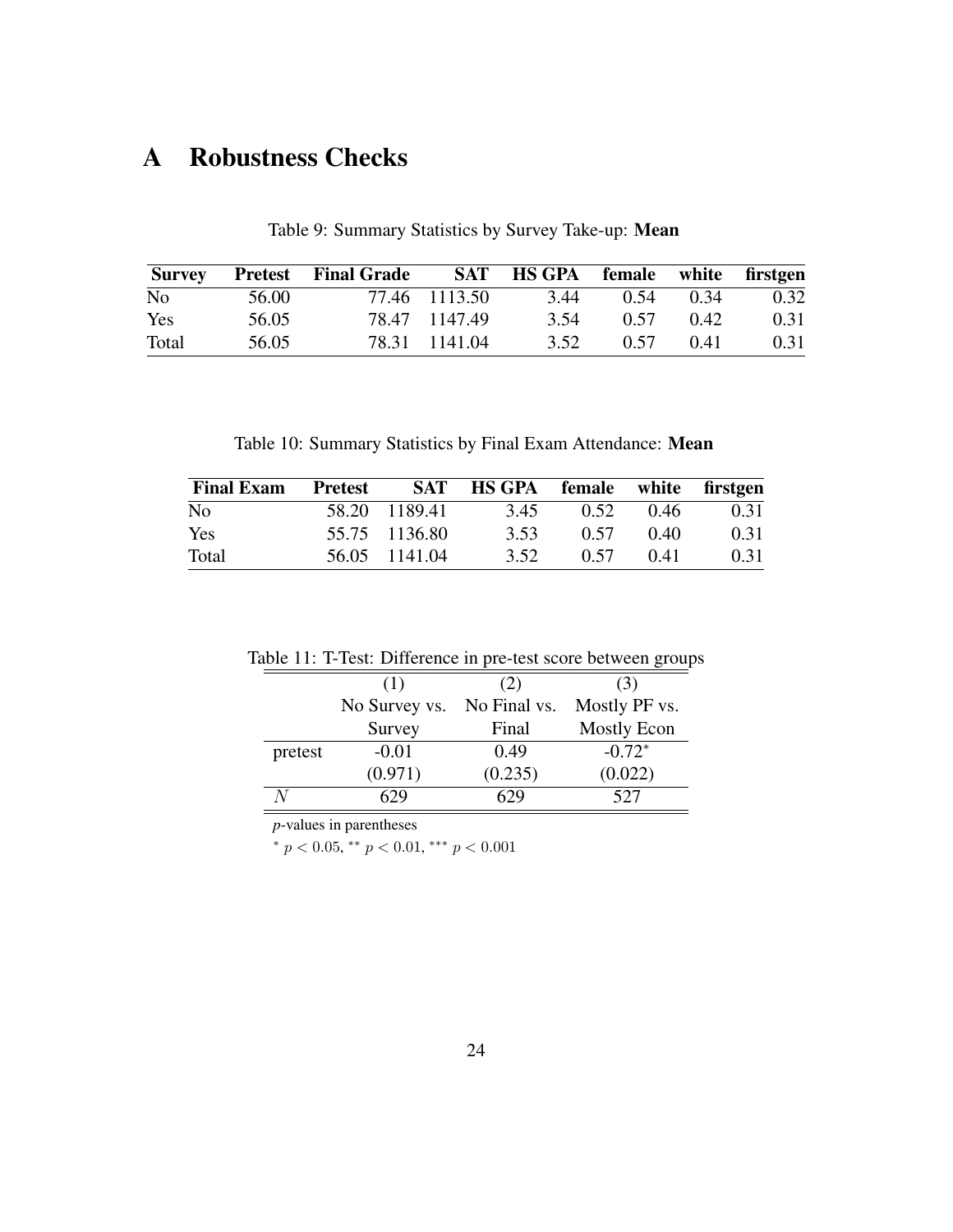# B Survey: The Effect of High School Economics courses in Virginia

Name

- 1. When did you last take an economics class (high school or college?)
	- (a) Never
	- (b) Last semester
	- (c) Last year
	- (d) Before last year
- 2. Have you taken a high school economics and/or personal finance (EPF) course?
	- (a) No.
	- (b) Yes. The course was mostly about personal finance
	- (c) Yes. I learned about economics for an entire semester
	- (d) Yes: another course (what was the course?)
- 3. What grade did you get in that EPF class?
	- (a) A
	- (b) B
	- (c) C
	- (d) D-F
	- (e) Not applicable
- 4. In which school division (county) did you take your class? [Private or charter schools write "other"]